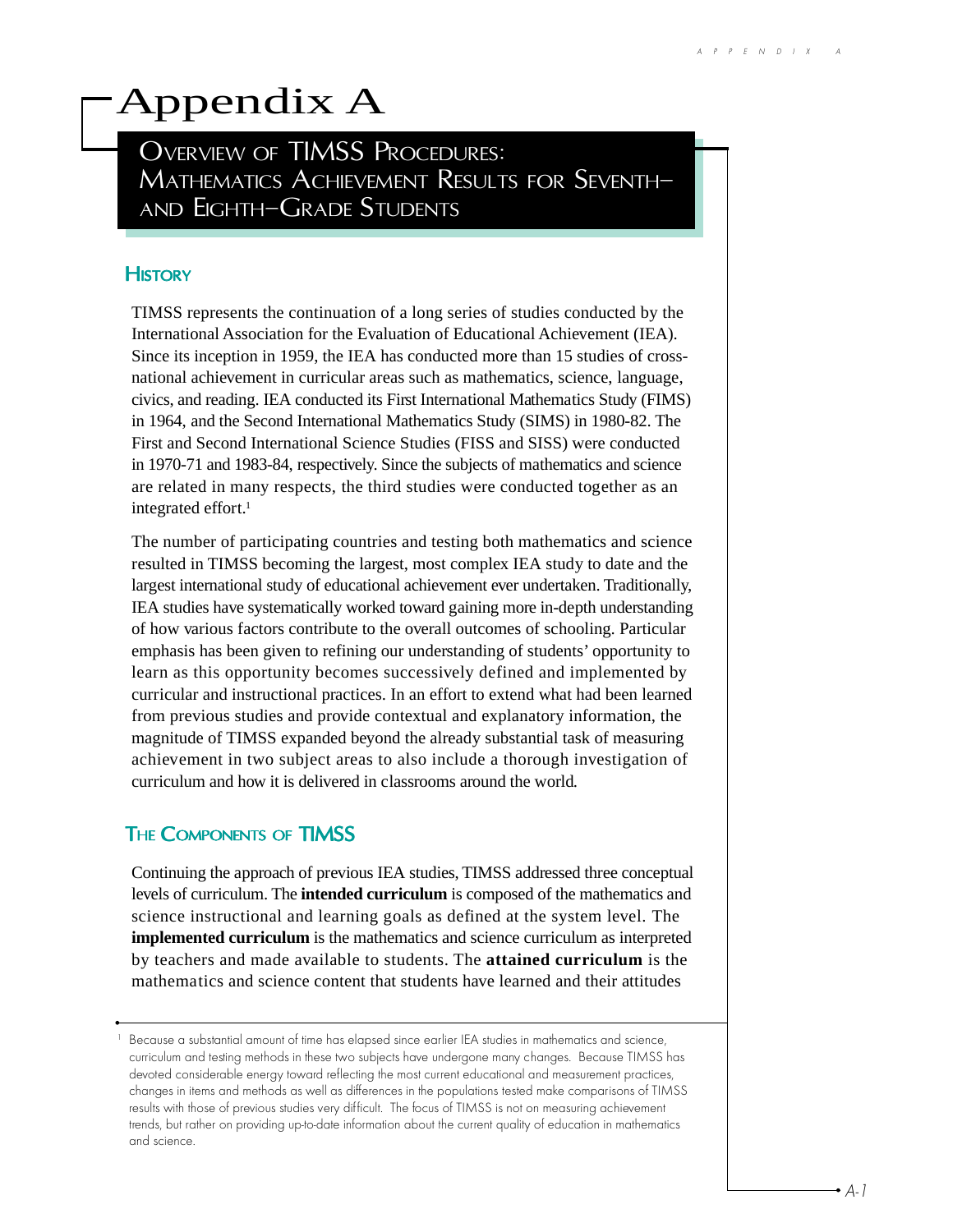towards these subjects. To aid in meaningful interpretation and comparison of results, TIMSS also collected extensive information about the social and cultural contexts for learning, many of which are related to variation among different educational systems.

Even though slightly fewer countries completed all the steps necessary to have their data included in this report, nearly 50 countries participated in one or more of the various components of the TIMSS data collection effort, including the curriculum analysis. To gather information about the intended curriculum, mathematics and science specialists within each participating country worked section-by-section through curriculum guides, textbooks, and other curricular materials to categorize aspects of these materials in accordance with detailed specifications derived from the TIMSS mathematics and science curriculum frameworks.<sup>2</sup> Initial results from this component of TIMSS can be found in two companion volumes: *Many Visions, Many Aims: A Cross-National Investigation of Curricular Intention in School Mathematics* and *Many Visions, Many Aims: A Cross-National Investigation of Curricular Intentions in School Science*. 3

To measure the attained curriculum, TIMSS tested more than half a million students in mathematics and science at five grade levels. TIMSS included testing at three separate populations:

- **Population 1.** Students enrolled in the two adjacent grades that contained the largest proportion of 9-year-old students at the time of testing – third- and fourthgrade students in most countries.
- **Population 2.** Students enrolled in the two adjacent grades that contained the largest proportion of 13-year-old students at the time of testing – seventh- and eighth-grade students in most countries.
- **Population 3.** Students in their final year of secondary education. As an additional option, countries could test two special subgroups of these students:
	- 1) Students taking advanced courses in mathematics, and
	- 2) Students taking physics.

Countries participating in the study were required to administer tests to the students in the two grades at Population 2, but could choose whether or not to participate at the other levels. In about half of the countries at Populations 1 and 2, subsets of the upper-grade students who completed the written tests also participated in a performance assessment. In the performance assessment, students engaged in a number of hands-on

<sup>&</sup>lt;sup>2</sup> Robitaille, D.F., McKnight, C., Schmidt, W., Britton, E., Raizen, S., and Nicol, C. (1993). *TIMSS Monograph* No. 1: Curriculum Frameworks for Mathematics and Science. Vancouver, B.C.: Pacific Educational Press.

<sup>&</sup>lt;sup>3</sup> Schmidt, W.H., McKnight, C.C., Valverde, G. A., Houang, R.T., and Wiley, D. E. (in press). Many Visions, Many Aims: A Cross-National Investigation of Curricular Intentions in School Mathematics. Dordrecht, the Netherlands: Kluwer Academic Publishers. Schmidt, W.H., Raizen, S.A., Britton, E.D., Bianchi, L.J., and Wolfe, R.G., (in press). Many Visions, Many Aims: A Cross-National Investigation of Curricular Intentions in School Science. Dordrecht, the Netherlands: Kluwer Academic Publishers.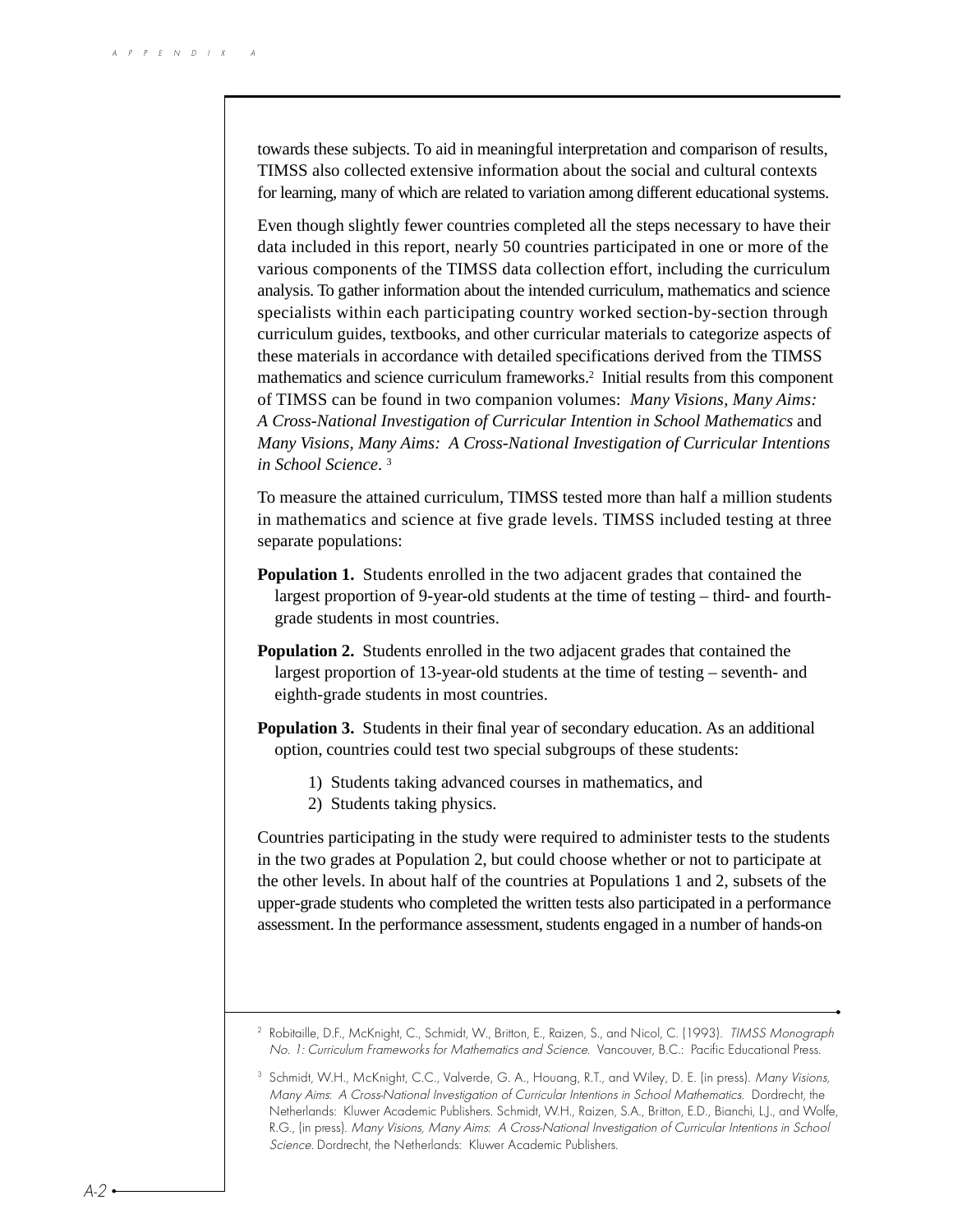mathematics and science activities. The students designed experiments, tested hypotheses, and recorded their findings. For example, in one task, students were asked to investigate probability by repeatedly rolling a die, applying a computational algorithm, and proposing explanations in terms of probability for patterns that emerged. Figure A.1 shows the countries that participated in the various components of TIMSS achievement testing.

TIMSS also administered a broad array of questionnaires to collect data about how the curriculum is implemented in classrooms, including the instructional practices used to deliver it. The questionnaires also were used to collect information about the social and cultural contexts for learning. Questionnaires were administered at the **country level** about decision-making and organizational features within their educational systems. The **students** who were tested answered questions pertaining to their attitudes towards mathematics and science, classroom activities, home background, and out-of-school activities. The mathematics and science **teachers** of sampled students responded to questions about teaching emphasis on the topics in the curriculum frameworks, instructional practices, textbook usage, professional training and education, and their views on mathematics and science. The heads of **schools** responded to questions about school staffing and resources, mathematics and science course offerings, and teacher support. In addition, a volume was compiled that presents descriptions of the educational systems of the participating countries.4

With its enormous array of data, TIMSS has numerous possibilities for policy-related research, focused studies related to students' understandings of mathematics and science subtopics and processes, and integrated analyses linking the various components of TIMSS. The initial round of reports is only the beginning of a number of research efforts and publications aimed at increasing our understanding of how mathematics and science education functions across countries, investigating what impacts student performance, and helping to improve mathematics and science education.

4 Robitaille D.F. (in press). National Contexts for Mathematics and Science Education: An Encyclopedia of the Education Systems Participating in TIMSS. Vancouver, B.C.: Pacific Educational Press.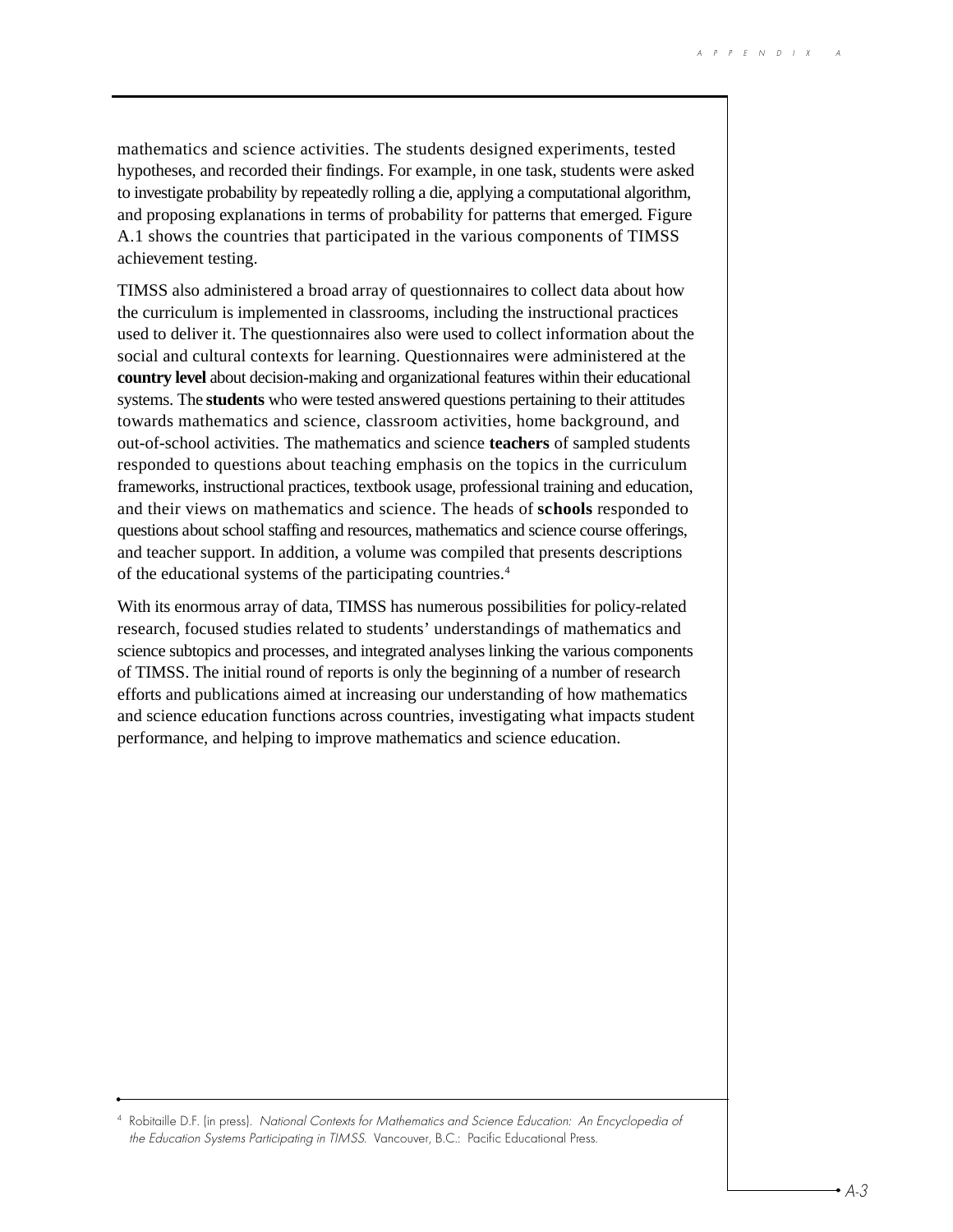**Figure A.1**

# **Countries Participating in Additional Components of TIMSS Testing**

|                        | <b>Population 1</b> |                                         |                     | <b>Population 2</b>                     |                                             | <b>Population 3</b>                   |                |
|------------------------|---------------------|-----------------------------------------|---------------------|-----------------------------------------|---------------------------------------------|---------------------------------------|----------------|
| <b>Country</b>         | <b>Written Test</b> | <b>Performance</b><br><b>Assessment</b> | <b>Written Test</b> | <b>Performance</b><br><b>Assessment</b> | <b>Mathematics</b><br>& Science<br>Literacy | <b>Advanced</b><br><b>Mathematics</b> | <b>Physics</b> |
| Argentina              |                     |                                         |                     |                                         |                                             |                                       |                |
| Australia              |                     |                                         |                     |                                         |                                             |                                       |                |
| Austria                |                     |                                         |                     |                                         |                                             |                                       |                |
| Belgium (FI)           |                     |                                         |                     |                                         |                                             |                                       |                |
| Belgium (Fr)           |                     |                                         |                     |                                         |                                             |                                       |                |
| <b>Bulgaria</b>        |                     |                                         |                     |                                         |                                             |                                       |                |
| Canada                 |                     |                                         |                     |                                         |                                             |                                       |                |
| Colombia               |                     |                                         |                     |                                         |                                             |                                       |                |
| Cyprus                 |                     |                                         |                     |                                         |                                             |                                       |                |
| Czech Republic         |                     |                                         |                     |                                         |                                             |                                       |                |
| Denmark                |                     |                                         |                     |                                         |                                             |                                       |                |
| England                |                     |                                         |                     |                                         |                                             |                                       |                |
| France                 |                     |                                         |                     |                                         |                                             |                                       |                |
| Germany                |                     |                                         |                     |                                         |                                             |                                       |                |
| Greece                 |                     |                                         |                     |                                         |                                             |                                       |                |
| Hong Kong              |                     |                                         |                     |                                         |                                             |                                       |                |
| Hungary                |                     |                                         |                     |                                         |                                             |                                       |                |
| Iceland                |                     |                                         |                     |                                         |                                             |                                       |                |
| Indonesia              |                     |                                         |                     |                                         |                                             |                                       |                |
| Iran, Islamic Rep.     |                     |                                         |                     |                                         |                                             |                                       |                |
| Ireland                |                     |                                         |                     |                                         |                                             |                                       |                |
| Israel                 |                     |                                         |                     |                                         |                                             |                                       |                |
| Italy                  |                     |                                         |                     |                                         |                                             |                                       |                |
| Japan                  |                     |                                         |                     |                                         |                                             |                                       |                |
| Korea                  |                     |                                         |                     |                                         |                                             |                                       |                |
| Kuwait                 |                     |                                         |                     |                                         |                                             |                                       |                |
| Latvia                 |                     |                                         |                     |                                         |                                             |                                       |                |
| Lithuania              |                     |                                         |                     |                                         |                                             |                                       |                |
| Mexico                 |                     |                                         |                     |                                         |                                             |                                       |                |
| Netherlands            |                     |                                         |                     |                                         |                                             |                                       |                |
| New Zealand            |                     |                                         |                     |                                         |                                             |                                       |                |
| Norway                 |                     |                                         |                     |                                         |                                             |                                       |                |
| Philippines            |                     |                                         |                     |                                         |                                             |                                       |                |
| Portugal               |                     |                                         |                     |                                         |                                             |                                       |                |
| Romania                |                     |                                         |                     |                                         |                                             |                                       |                |
| Russian Federation     |                     |                                         |                     |                                         |                                             |                                       |                |
| Scotland               |                     |                                         |                     |                                         |                                             |                                       |                |
| Singapore              |                     |                                         |                     |                                         |                                             |                                       |                |
| <b>Slovak Republic</b> |                     |                                         |                     |                                         |                                             |                                       |                |
| Slovenia               |                     |                                         |                     |                                         |                                             |                                       |                |
| South Africa           |                     |                                         |                     |                                         | O)                                          |                                       |                |
| Spain                  |                     |                                         |                     |                                         |                                             |                                       |                |
| Sweden                 |                     |                                         |                     |                                         |                                             |                                       |                |
| Switzerland            |                     |                                         |                     |                                         |                                             |                                       |                |
| Thailand               |                     |                                         |                     |                                         |                                             |                                       |                |
| <b>United States</b>   |                     | $\hspace{0.1cm} \rightarrow$            | B                   |                                         |                                             | $\hspace{0.1cm} \Box$                 |                |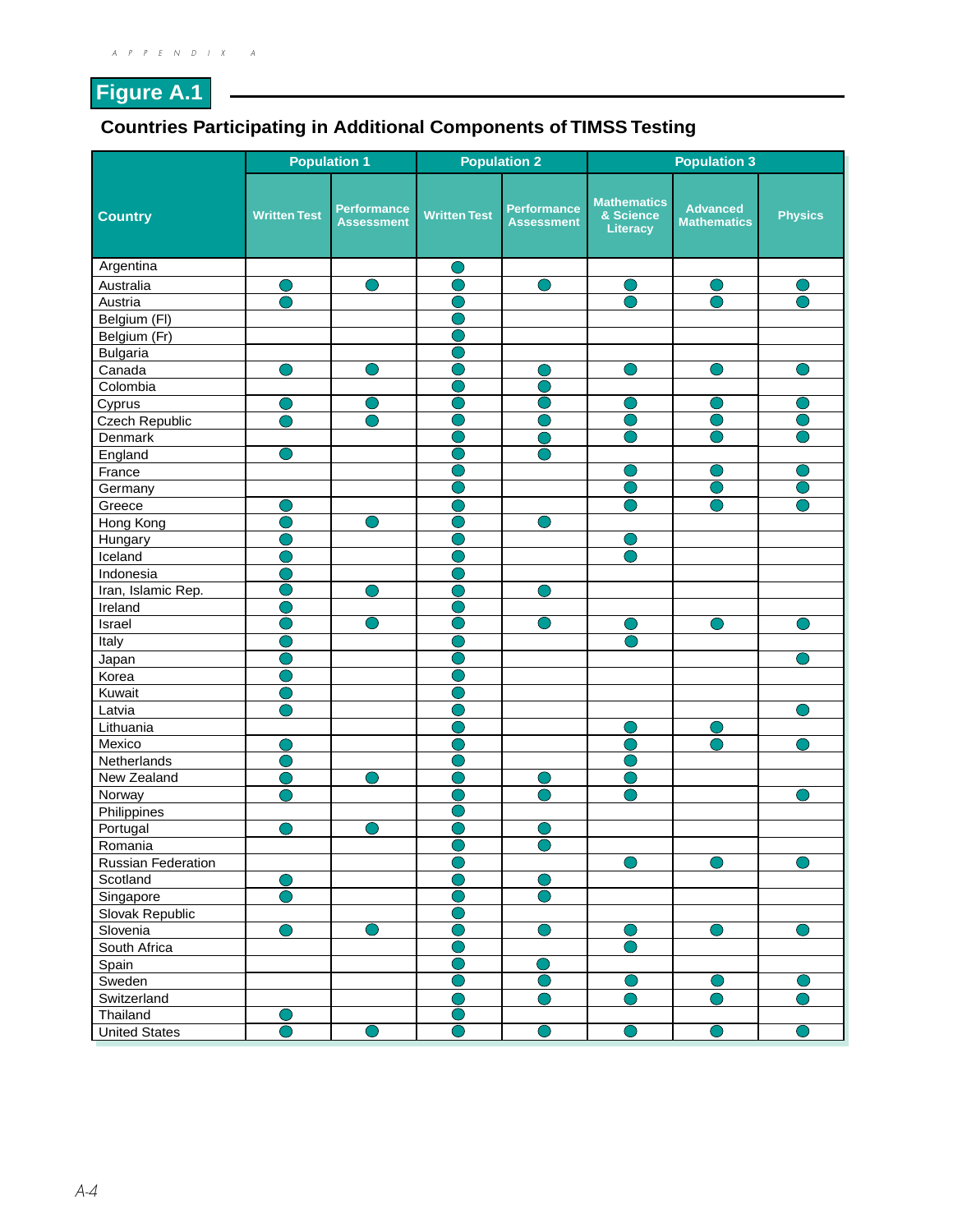#### DEVELOPING THE TIMSS MATHEMATICS TEST

The TIMSS curriculum framework underlying the mathematics tests at all three populations was developed by groups of mathematics educators with input from the TIMSS National Research Coordinators (NRCs). As shown in Figure A.2, the mathematics curriculum framework contains three dimensions or aspects. The **content** aspect represents the subject matter content of school mathematics. The **performance expectations** aspect describes, in a non-hierarchical way, the many kinds of performances or behaviors that might be expected of students in school mathematics. The **perspectives** aspect focuses on the development of students' attitudes, interest, and motivations in mathematics.<sup>5</sup>

Working within the mathematics curriculum framework, mathematics test specifications were developed for Population 2 that included items representing a wide range of mathematics topics and eliciting a range of skills from the students. The tests were developed through an international consensus involving input from experts in mathematics and measurement specialists. The TIMSS Subject Matter Advisory Committee, including distinguished scholars from 10 countries, ensured that the test reflected current thinking and priorities within the field of mathematics. The items underwent an iterative development and review process, with one of the pilot testing efforts involving 43 countries. Every effort was made to help ensure that the tests represented the curricula of the participating countries and that the items did not exhibit any bias towards or against particular countries, including modifying specifications in accordance with data from the curriculum analysis component, obtaining ratings of the items by subject matter specialists within the participating countries, and conducting thorough statistical item analysis of data collected in the pilot testing. The final forms of the test were endorsed by the NRCs of the participating countries.<sup>6</sup> In addition, countries had an opportunity to match the content of the test to their curricula at the seventh and eighth grades. They identified items measuring topics not covered in their intended curriculum. The information from this Test-Curriculum Matching Analysis indicates that omitting such items has little effect on the overall pattern of results (see Appendix B).

Table A.1 presents the six content areas included in the Population 2 mathematics test and the numbers of items and score points in each category. Distributions also are included for the four performance categories derived from the performance expectations aspect of the curriculum framework. Approximately one-fourth of the items were in the free-response format, requiring students to generate and write their own answers. Designed to represent approximately one-third of students' response

The complete TIMSS curriculum frameworks can be found in Robitaille, D.F. et al. (1993). TIMSS Monograph No. 1: Curriculum Frameworks for Mathematics and Science. Vancouver, B.C.: Pacific Educational Press.

<sup>6</sup> For a full discussion of the TIMSS test development effort, please see: Garden, R.A. and Orpwood, G. (1996). "TIMSS Test Development" in M.O. Martin and D.L. Kelly (eds.), Third International Mathematics and Science Study Technical Report, Volume I. Chestnut Hill, MA: Boston College; and Garden, R.A.(1996). "Development of the TIMSS Achievement Items" in D.F. Robitaille and R.A. Garden (eds.), TIMSS Monograph No.2: Research Questions and Study Design. Vancouver, B.C.: Pacific Educational Press.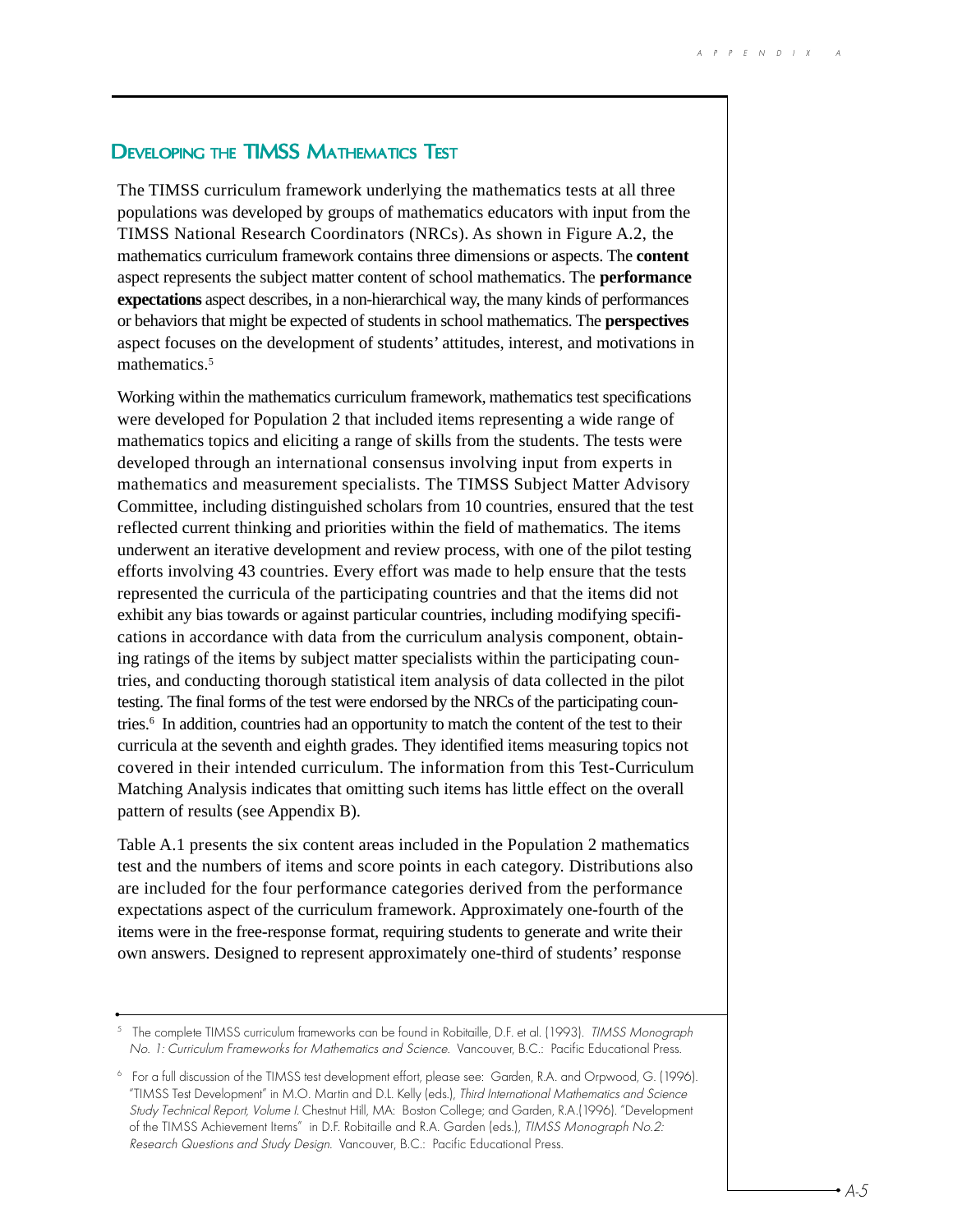### **Figure A.2**

**The Three Aspects and Major Categories of the Mathematics Framework**

### **Content**

- Numbers
- Measurement
- Geometry
- Proportionality
- Functions, relations, and equations
- Data representation, probability, and statistics
- Elementary Analysis
- Validation and structure

# **Performance Expectations**

- Knowing
- Using routine procedures
- Investigating and problem solving
- Mathematical reasoning
- Communicating

### **Perspectives**

- Attitudes
- Careers
- Participation
- Increasing interest
- Habits of mind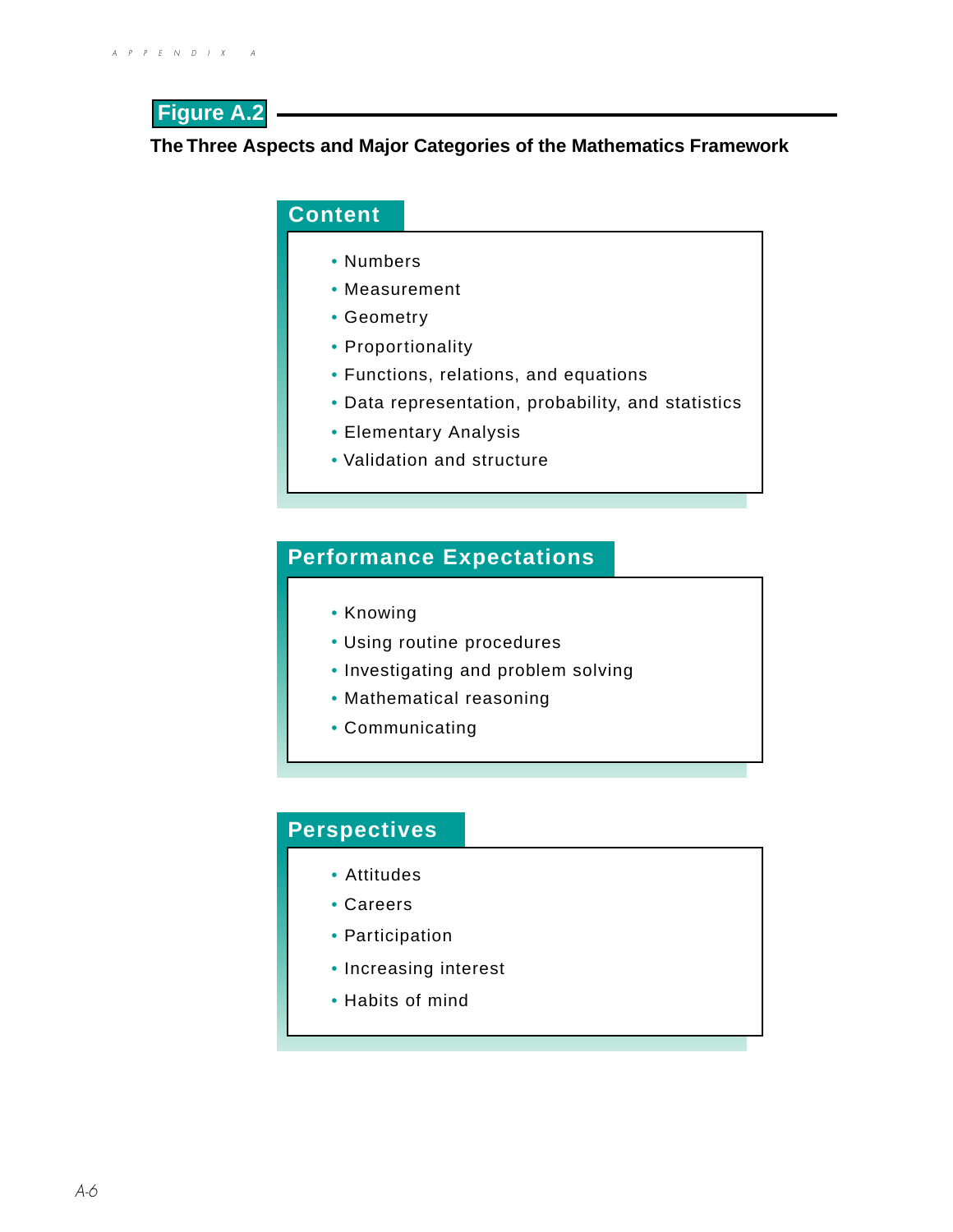### **Distribution of Mathematics Items by Content Reporting Category and Performance Category - Population 2**

| <b>Content Category</b>                          | <b>Percentage</b><br>of Items | <b>Total</b><br><b>Number of</b><br><b>Items</b> | <b>Number of</b><br><b>Multiple-</b><br><b>Choice Items</b> | <b>Number of</b><br>Short-<br><b>Answer</b><br><b>Items</b> | <b>Number of</b><br><b>Extended-</b><br><b>Response</b><br><b>Items</b> | <b>Number of</b><br><b>Score</b><br>Points $1$ |
|--------------------------------------------------|-------------------------------|--------------------------------------------------|-------------------------------------------------------------|-------------------------------------------------------------|-------------------------------------------------------------------------|------------------------------------------------|
| <b>Fractions and Number</b><br>Sense             | 34                            | 51                                               | 41                                                          | 9                                                           | 1                                                                       | 52                                             |
| Geometry                                         | 15                            | 23                                               | 22                                                          | 1                                                           | $\mathbf 0$                                                             | 23                                             |
| Algebra                                          | 18                            | 27                                               | 22                                                          | 3                                                           | 2                                                                       | 30                                             |
| Data Representation,<br>Analysis and Probability | 14                            | 21                                               | 19                                                          | 1                                                           | 1                                                                       | 23                                             |
| Measurement <sup>2</sup>                         | 12                            | 18                                               | 13                                                          | 3                                                           | $\overline{2}$                                                          | 23                                             |
| Proportionality                                  | 7                             | 11                                               | 8                                                           | 2                                                           | 1                                                                       | 12                                             |

| <b>Performance Category</b>             | <b>Percentage</b><br>of Items | <b>Total</b><br><b>Number of</b><br><b>Items</b> | <b>Number of</b><br><b>Multiple-</b><br><b>Choice Items</b> | <b>Number of</b><br>Short-<br><b>Answer</b><br><b>Items</b> | <b>Number of</b><br><b>Extended-</b><br><b>Response</b><br><b>Items</b> | <b>Number of</b><br><b>Score</b><br>Points <sup>1</sup> |
|-----------------------------------------|-------------------------------|--------------------------------------------------|-------------------------------------------------------------|-------------------------------------------------------------|-------------------------------------------------------------------------|---------------------------------------------------------|
| Knowing                                 | 22                            | 33                                               | 31                                                          | 2                                                           | $\mathbf 0$                                                             | 33                                                      |
| <b>Performing Routine</b><br>Procedures | 25                            | 38                                               | 32                                                          | 6                                                           | $\Omega$                                                                | 38                                                      |
| <b>Using Complex</b><br>Procedures      | 21                            | 32                                               | 28                                                          | 4                                                           | $\mathbf 0$                                                             | 32                                                      |
| Solving Problems <sup>3</sup>           | 32                            | 48                                               | 34                                                          | 7                                                           | 7                                                                       | 60                                                      |

1 In scoring the tests correct answers to most items were worth one point. However, responses to some constructed-response items were evaluated for partial credit with a fully correct answer awarded up to three points. In addition, some items had two parts. Thus, the number of score points exceeds the number of items in the test.

2 One item in the Measurement category was deleted prior to analysis due to poor performing item statistics.

3 Includes two extended-response items classified as "Justifying and Proving" and two extended-response items classified as "Communicating."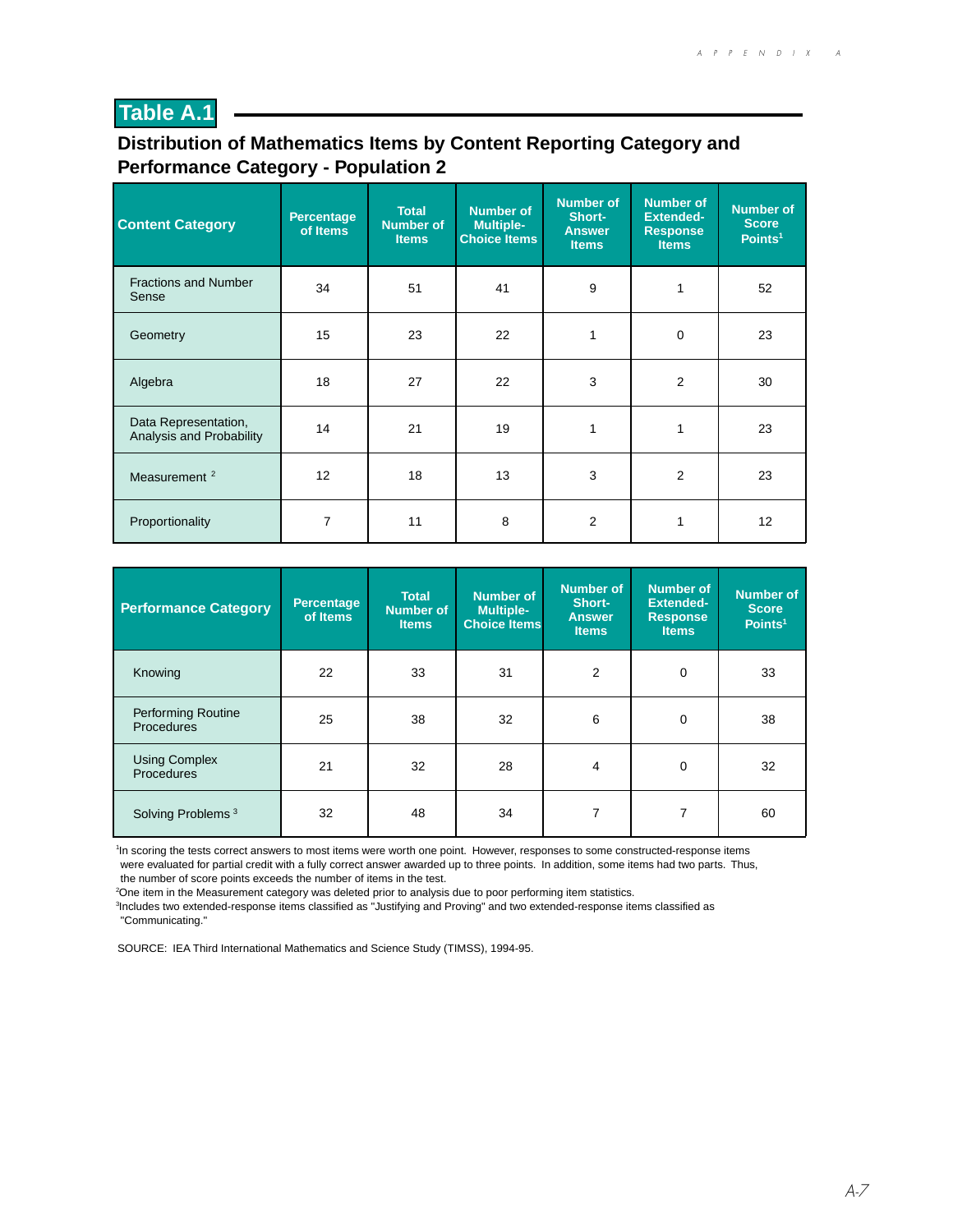time, some free-response questions asked for short answers while others required extended responses where students needed to show their work. The remaining questions used a multiple-choice format. In scoring the tests, correct answers to most questions were worth one point. Consistent with the approach of allotting students longer response time for the constructed-response questions than for multiple-choice questions, however, responses to some of these questions (particularly those requiring extended responses) were evaluated for partial credit with a fully correct answer being awarded two or even three points (see later section on scoring). This, in addition to the fact that several items had two parts, means that the total number of score points available for analysis somewhat exceeds the number of items included in the test.

The TIMSS instruments were prepared in English and translated into 30 additional languages. In addition, it sometimes was necessary to adapt the international versions for cultural purposes, including the 11 countries that tested in English. This process represented an enormous effort for the national centers, with many checks along the way. The translation effort included: 1) developing explicit guidelines for translation and cultural adaptation, 2) translation of the instruments by the national centers in accordance with the guidelines and using two or more independent translations, 3) consultation with subject-matter experts regarding cultural adaptations to ensure that the meaning and difficulty of items did not change, 4) verification of the quality of the translations by professional translators from an independent translation company, 5) corrections by the national centers in accordance with the suggestions made, 6) verification that corrections were implemented, and 7) a series of statistical checks after the testing to detect items that did not perform comparably across countries.7

 $7$  More details about the translation verification procedures can be found in Mullis, I.V.S., Kelly, D.L., and Haley, K. (1996). "Translation Verification Procedures" in M.O. Martin and I.V.S. Mullis (eds.), Third International Mathematics and Science Study: Quality Assurance in Data Collection. Chestnut Hill, MA: Boston College; and Maxwell, B. (1996). "Translation and Cultural Adaptation of the TIMSS Instruments" in M.O. Martin and D.L. Kelly (eds.), Third International Mathematics and Science Study Technical Report, Volume I. Chestnut Hill, MA: Boston College.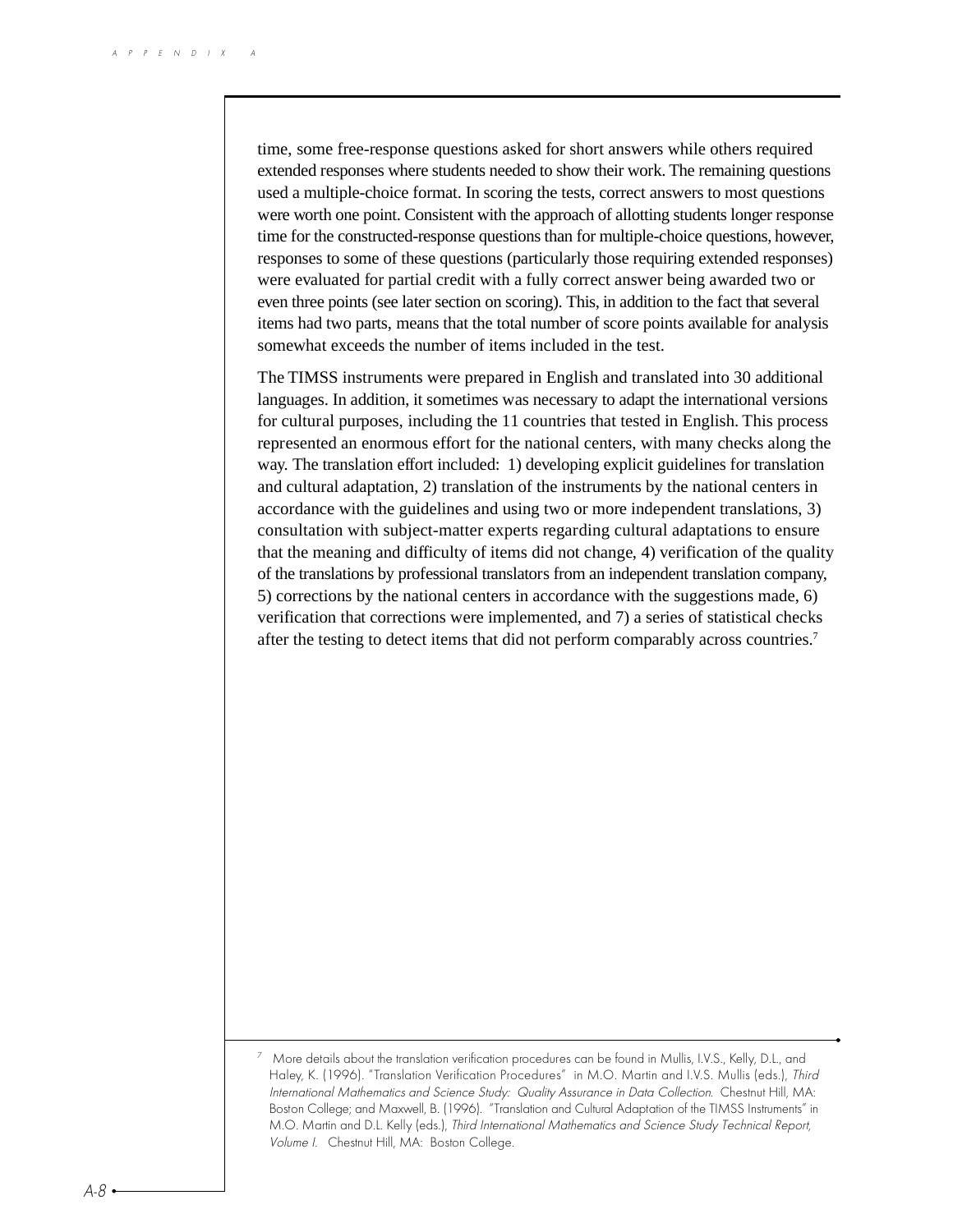#### **TIMSS TEST DESIGN**

Not all of the students in Population 2 responded to all of the mathematics items. To ensure broad subject matter coverage without overburdening individual students, TIMSS used a rotated design that included both the mathematics and science items. Thus, the same students participated in both the mathematics and science testing. The TIMSS Population 2 test consisted of eight booklets, with each booklet requiring 90 minutes of student response time. In accordance with the design, the mathematics and science items were assembled into 26 different clusters (labeled A through Z). Eight of the clusters were designed to take students 12 minutes to complete; 10 of the clusters, 22 minutes; and 8 clusters, 10 minutes. In all, the design provided a total of 396 unique testing minutes, 198 for mathematics and 198 for science. Cluster A was a core cluster assigned to all booklets. The remaining clusters were assigned to the booklets in accordance with the rotated design so that representative samples of students responded to each cluster.8

#### SAMPLE IMPLEMENTATION AND PARTICIPATION RATES

The selection of valid and efficient samples is crucial to the quality and success of an international comparative study such as TIMSS. The accuracy of the survey results depends on the quality of sampling information available and on the quality of the sampling activities themselves. For TIMSS, NRCs worked on all phases of sampling with staff from Statistics Canada. NRCs received training in how to select the school and student samples and in the use of the sampling software. In consultation with the TIMSS sampling referee (Keith Rust, WESTAT, Inc.), staff from Statistics Canada reviewed the national sampling plans, sampling data, sampling frames, and sample execution. This documentation was used by the International Study Center in consultation with Statistics Canada, the sampling referee, and the Technical Advisory Committee, to evaluate the quality of the samples.

In a few situations where it was not possible to implement TIMSS testing for the entire internationally desired definition of Population 2 (all students in the two adjacent grades with the greatest proportion of 13-year-olds), countries were permitted to define a national desired population which did not include part of the internationally desired population. Table A.2 shows any differences in coverage between the international and national desired populations. Most participants achieved 100% coverage (36 out of 42). The countries with less than 100% coverage are annotated in tables in this report. In some instances, countries, as a matter of practicality, needed to define their tested population according to the structure of school systems, but in Germany and Switzerland, parts of the country were simply unwilling to take part in TIMSS. Because coverage fell below 65% for Latvia, the Latvian results have been labeled "Latvia (LSS)," for Latvian Speaking Schools, throughout the report.

<sup>8</sup> The design is fully documented in Adams, R. and Gonzalez, E. (1996). "Design of the TIMSS Achievement Instruments" in D.F. Robitaille and R.A. Garden (eds.), TIMSS Monograph No. 2: Research Questions and Study Design. Vancouver, B.C.: Pacific Education Press; and Adams, R. and Gonzalez, E. (1996). "TIMSS Test Design" in M.O. Martin and D.L. Kelly (eds.), Third International Mathematics and Science Study Technical Report, Volume I. Chestnut Hill, MA: Boston College.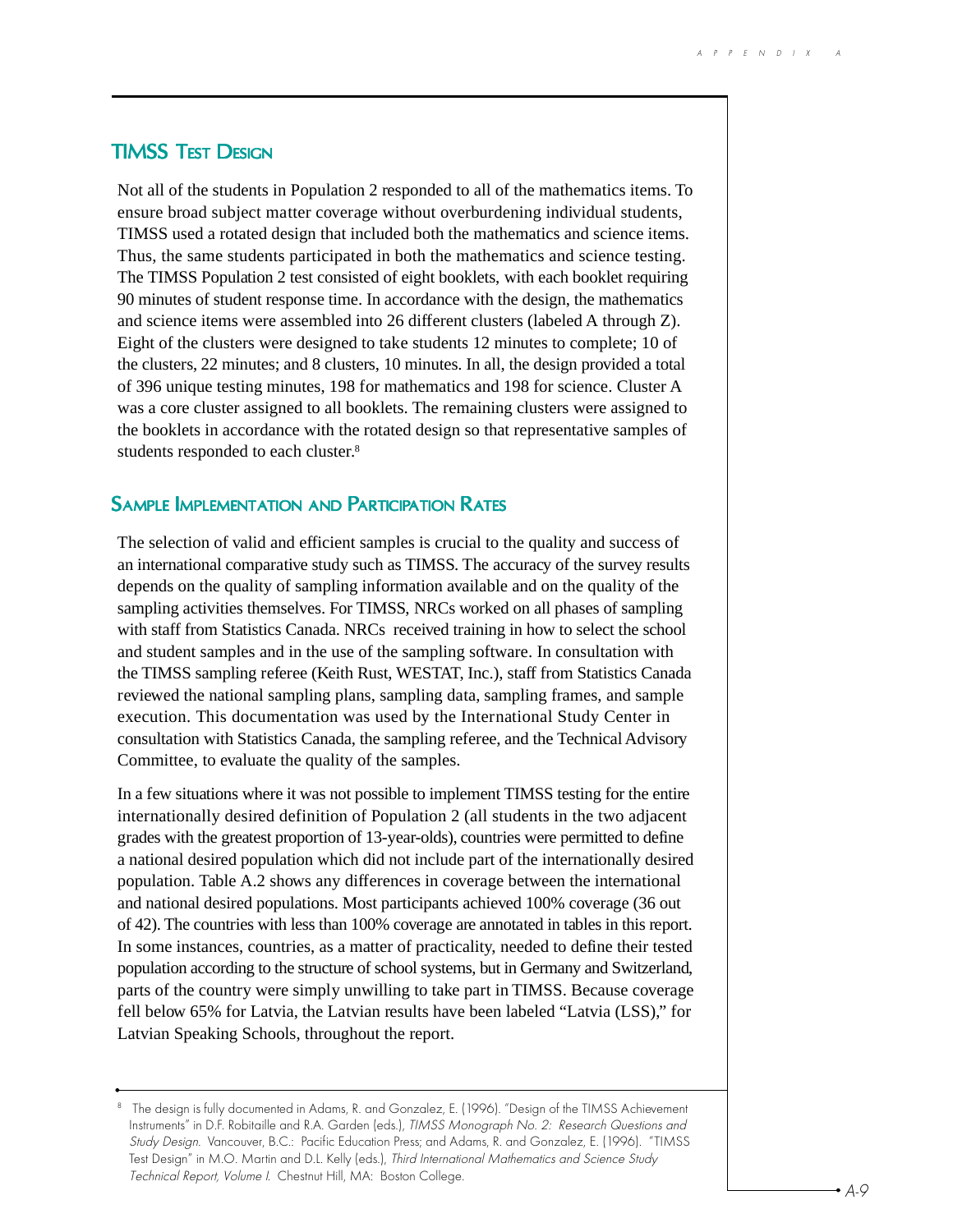### **Coverage of TIMSS Target Population**

The International Desired Population is defined as follows:

Population 2 - All students enrolled in the two adjacent grades with the largest proportion of 13-year-old students at the time of testing.

|                           |          | <b>International Desired Population</b>     | <b>National Desired Population</b>       |                                               |                                     |  |  |
|---------------------------|----------|---------------------------------------------|------------------------------------------|-----------------------------------------------|-------------------------------------|--|--|
| <b>Country</b>            | Coverage | <b>Notes on Coverage</b>                    | <b>School-Level</b><br><b>Exclusions</b> | Within-<br><b>Sample</b><br><b>Exclusions</b> | <b>Overall</b><br><b>Exclusions</b> |  |  |
| Australia                 | 100%     |                                             | 0.2%                                     | 0.7%                                          | 0.8%                                |  |  |
| Austria                   | 100%     |                                             | 2.9%                                     | 0.2%                                          | 3.1%                                |  |  |
| Belgium (FI)              | 100%     |                                             | 3.8%                                     | 0.0%                                          | 3.8%                                |  |  |
| Belgium (Fr)              | 100%     |                                             | 4.5%                                     | 0.0%                                          | 4.5%                                |  |  |
| <b>Bulgaria</b>           | 100%     |                                             | 0.6%                                     | 0.0%                                          | 0.6%                                |  |  |
| Canada                    | 100%     |                                             | 2.4%                                     | 2.1%                                          | 4.5%                                |  |  |
| Colombia                  | 100%     |                                             | 3.8%                                     | 0.0%                                          | 3.8%                                |  |  |
| Cyprus                    | 100%     |                                             | 0.0%                                     | 0.0%                                          | 0.0%                                |  |  |
| <b>Czech Republic</b>     | 100%     |                                             | 4.9%                                     | 0.0%                                          | 4.9%                                |  |  |
| Denmark                   | 100%     |                                             | 0.0%                                     | 0.0%                                          | 0.0%                                |  |  |
| <sup>2</sup> England      | 100%     |                                             | 8.4%                                     | 2.9%                                          | 11.3%                               |  |  |
| France                    | 100%     |                                             | 2.0%                                     | 0.0%                                          | 2.0%                                |  |  |
| <sup>1</sup> Germany      | 88%      | 15 of 16 regions*                           | 8.8%                                     | 0.9%                                          | 9.7%                                |  |  |
| Greece                    | 100%     |                                             | 1.5%                                     | 1.3%                                          | 2.8%                                |  |  |
| Hong Kong                 | 100%     |                                             | 2.0%                                     | 0.0%                                          | 2.0%                                |  |  |
| Hungary                   | 100%     |                                             | 3.8%                                     | 0.0%                                          | 3.8%                                |  |  |
| Iceland                   | 100%     |                                             | 1.7%                                     | 2.9%                                          | 4.5%                                |  |  |
| Iran, Islamic Rep.        | 100%     |                                             | 0.3%                                     | 0.0%                                          | 0.3%                                |  |  |
| Ireland                   | 100%     |                                             | 0.0%                                     | 0.4%                                          | 0.4%                                |  |  |
| <sup>1</sup> Israel       | 74%      | Hebrew Public Education System              | 3.1%                                     | 0.0%                                          | 3.1%                                |  |  |
| Japan                     | 100%     |                                             | 0.6%                                     | 0.0%                                          | 0.6%                                |  |  |
| Korea                     | 100%     |                                             | 2.2%                                     | 1.6%                                          | 3.8%                                |  |  |
| Kuwait                    | 100%     |                                             | 0.0%                                     | 0.0%                                          | 0.0%                                |  |  |
| <sup>1</sup> Latvia (LSS) | 51%      | Latvian-speaking schools                    | 2.9%                                     | 0.0%                                          | 2.9%                                |  |  |
| <sup>1</sup> Lithuania    | 84%      | Lithuanian-speaking schools                 | 6.6%                                     | 0.0%                                          | 6.6%                                |  |  |
| Netherlands               | 100%     |                                             | 1.2%                                     | 0.0%                                          | 1.2%                                |  |  |
| New Zealand               | 100%     |                                             | 1.3%                                     | 0.4%                                          | 1.7%                                |  |  |
| Norway                    | 100%     |                                             | 0.3%                                     | 1.9%                                          | 2.2%                                |  |  |
| Philippines               | 91%      | 2 provinces and autonomous regions excluded | 6.5%                                     | 0.0%                                          | 6.5%                                |  |  |
| Portugal                  | 100%     |                                             | 0.0%                                     | 0.3%                                          | 0.3%                                |  |  |
| Romania                   | 100%     |                                             | 2.8%                                     | 0.0%                                          | 2.8%                                |  |  |
| <b>Russian Federation</b> | 100%     |                                             | 6.1%                                     | 0.2%                                          | 6.3%                                |  |  |
| Scotland                  | 100%     |                                             | 0.3%                                     | 1.9%                                          | 2.2%                                |  |  |
| Singapore                 | 100%     |                                             | 4.6%                                     | 0.0%                                          | 4.6%                                |  |  |
| Slovak Republic           | 100%     |                                             | 7.4%                                     | 0.1%                                          | 7.4%                                |  |  |
| Slovenia                  | 100%     |                                             | 2.4%                                     | 0.2%                                          | 2.6%                                |  |  |
| South Africa              | 100%     |                                             | 9.6%                                     | 0.0%                                          | 9.6%                                |  |  |
| Spain                     | 100%     |                                             | 6.0%                                     | 2.7%                                          | 8.7%                                |  |  |
| Sweden                    | 100%     |                                             | 0.0%                                     | 0.9%                                          | 0.9%                                |  |  |
| Switzerland               | 86%      | 22 of 26 cantons                            | 4.4%                                     | 0.8%                                          | 5.3%                                |  |  |
| Thailand                  | 100%     |                                             | 6.2%                                     | 0.0%                                          | 6.2%                                |  |  |
| <b>United States</b>      | 100%     |                                             | 0.4%                                     | 1.7%                                          | 2.1%                                |  |  |

1 National Desired Population does not cover all of International Desired Population. Because coverage falls below 65%, Latvia is annotated LSS for Latvian Speaking Schools only.

<sup>2</sup>National Defined Population covers less than 90 percent of National Desired Population.

\* One region (Baden-Wuerttemberg) did not participate.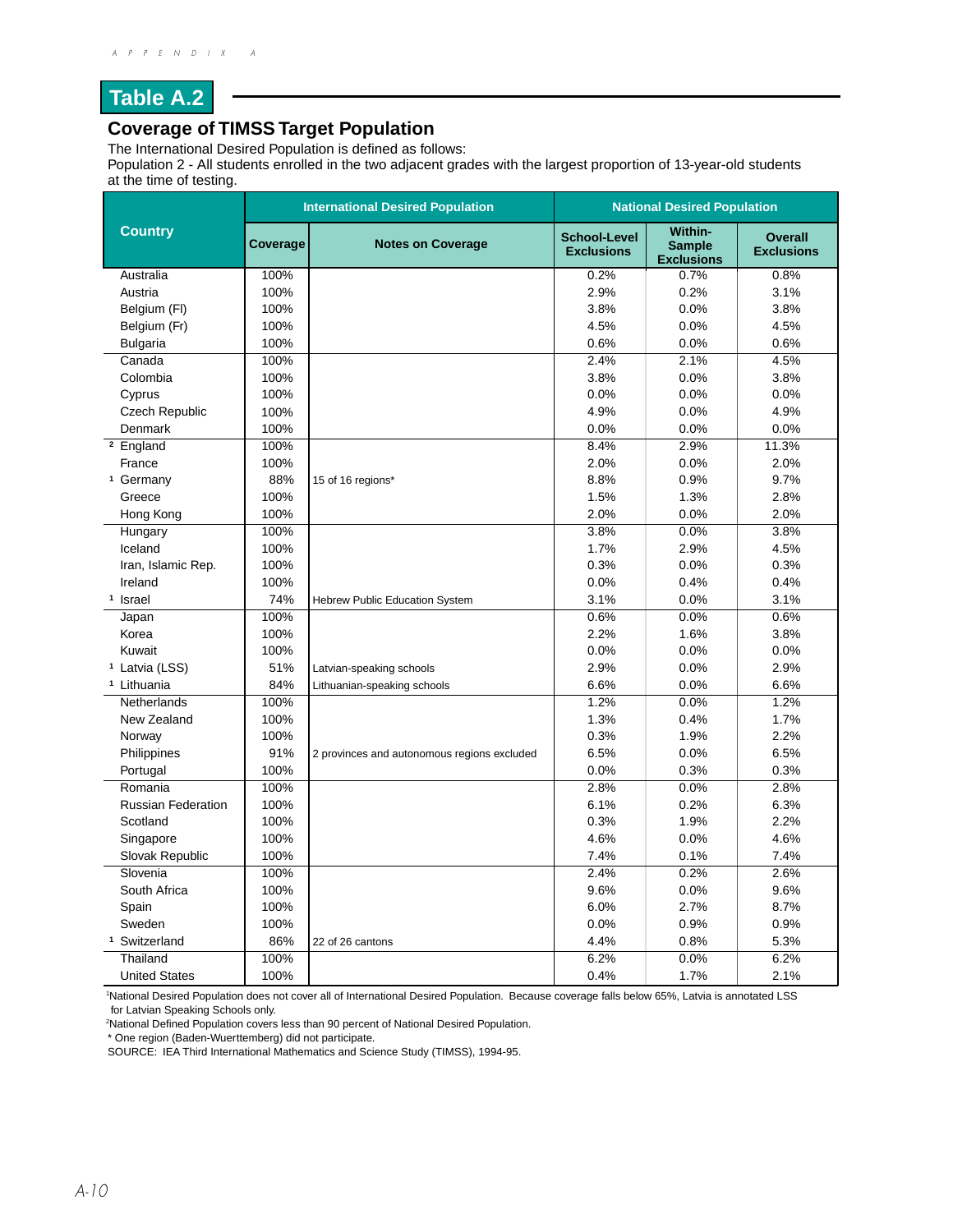Within the desired population, countries could define a population that excluded a small percent (less than 10%) of certain kinds of schools or students that would be very difficult or resource intensive to test (e. g., schools for students with special needs or schools that were very small or located in extremely remote areas). Table A.2 also shows that the degree of such exclusions was small. Only England exceeded the 10% limit, and this is annotated in the tables in this report.

Countries were required to test the two adjacent grades with the greatest proportion of 13-year-olds. Table A.3 presents, for each country, the percentage of 13-year-olds in the lower grade tested, the percentage in the upper grade, and the percentage in both the upper and lower grades combined.

Within countries, TIMSS used a two-stage sample design at Population 2, where the first stage involved selecting 150 public and private schools within each country. Within each school, the basic approach required countries to use random procedures to select one mathematics class at the eighth grade and one at the seventh grade (or the corresponding upper and lower grades in that country). All of the students in those two classes were to participate in the TIMSS testing. This approach was designed to yield a representative sample of 7,500 students per country, with approximately 3,750 students at each grade.<sup>9</sup> Typically, between 450 and 3,750 students responded to each item at each grade level, depending on the booklets in which the items were located.

Countries were required to obtain a participation rate of at least 85% of both schools and students, or a combined rate (the product of school and student participation) of 75%. Tables A.4 through A.8 present the participation rates and achieved sample sizes for the eighth and seventh grades.

<sup>9</sup> The sample design for TIMSS is described in detail in Foy, P., Rust, K. and, Schleicher, A., (1996). "TIMSS Sample Design" in M.O. Martin and D.L. Kelly (eds.), Third International Mathematics and Science Study Technical Report, Volume I. Chestnut Hill, MA: Boston College.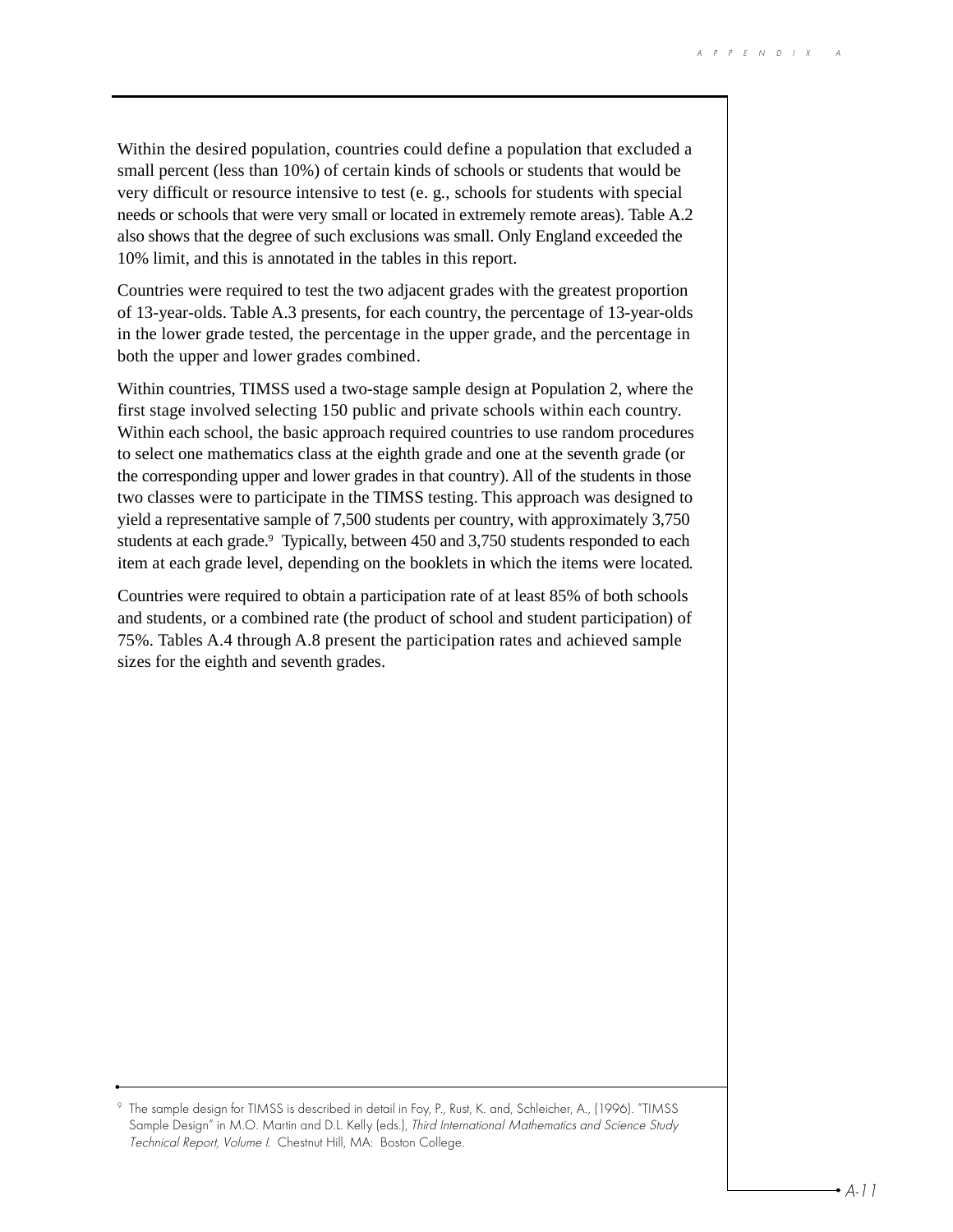### **Coverage of 13-Year-Old Students**

| <b>Country</b>            | Percent of 13-Year-Olds in<br><b>Lower Grade (Seventh</b><br>Grade*) | Percent of 13-Year-Olds in<br><b>Upper Grade (Eighth</b><br>Grade*) | Percent of 13-Year-Olds in<br><b>Both Grades</b> |
|---------------------------|----------------------------------------------------------------------|---------------------------------------------------------------------|--------------------------------------------------|
| Australia                 | 64                                                                   | 28                                                                  | 92                                               |
| Austria                   | 62                                                                   | 27                                                                  | 89                                               |
| Belgium (FI)              | 46                                                                   | 49                                                                  | 94                                               |
| Belgium (Fr)              | 41                                                                   | 46                                                                  | 87                                               |
| <b>Bulgaria</b>           | 58                                                                   | 37                                                                  | 95                                               |
| Canada                    | 48                                                                   | 43                                                                  | 91                                               |
| Colombia                  | 30                                                                   | 15                                                                  | 45                                               |
| Cyprus                    | 28                                                                   | 70                                                                  | 98                                               |
| Czech Republic            | 73                                                                   | 17                                                                  | 90                                               |
| Denmark                   | 35                                                                   | 64                                                                  | 98                                               |
| England                   | 57                                                                   | 42                                                                  | 99                                               |
| France                    | 44                                                                   | 35                                                                  | 78                                               |
| Germany                   | 71                                                                   | $\mathbf 2$                                                         | 73                                               |
| Greece                    | 11                                                                   | 85                                                                  | 96                                               |
| Hong Kong                 | 44                                                                   | 46                                                                  | 90                                               |
| Hungary                   | 65                                                                   | 24                                                                  | 89                                               |
| Iceland                   | 16                                                                   | 83                                                                  | 100                                              |
| Iran, Islamic Rep.        | 47                                                                   | 25                                                                  | 72                                               |
| Ireland                   | 69                                                                   | 17                                                                  | 86                                               |
| Israel                    | $\overline{\phantom{m}}$                                             | $\overline{\phantom{0}}$                                            | $\equiv$                                         |
| Japan                     | 91                                                                   | 9                                                                   | 100                                              |
| Korea                     | 70                                                                   | 28                                                                  | 98                                               |
| Kuwait                    | $\overline{\phantom{m}}$                                             | $\overline{\phantom{0}}$                                            | -                                                |
| Latvia (LSS)              | 60                                                                   | 26                                                                  | 86                                               |
| Lithuania                 | 64                                                                   | 26                                                                  | 90                                               |
| Netherlands               | 59                                                                   | 31                                                                  | 90                                               |
| New Zealand               | 52                                                                   | 47                                                                  | 99                                               |
| Norway                    | 43                                                                   | 57                                                                  | 100                                              |
| Philippines               | $\overline{\phantom{m}}$                                             | $\overline{\phantom{0}}$                                            | ÷.                                               |
| Portugal                  | 44                                                                   | 32                                                                  | 76                                               |
| Romania                   | 67                                                                   | 9                                                                   | 76                                               |
| <b>Russian Federation</b> | 50                                                                   | 44                                                                  | 95                                               |
| Scotland                  | 24                                                                   | 75                                                                  | 99                                               |
| Singapore                 | 82                                                                   | 15                                                                  | 97                                               |
| Slovak Republic           | 73                                                                   | 22                                                                  | 95                                               |
| Slovenia                  | 65                                                                   | $\sqrt{2}$                                                          | 67                                               |
| South Africa              | 36                                                                   | 20                                                                  | 55                                               |
| Spain                     | 46                                                                   | 39                                                                  | 85                                               |
| Sweden                    | 45                                                                   | 54                                                                  | 99                                               |
| Switzerland               | 48                                                                   | 44                                                                  | 92                                               |
| Thailand                  | 58                                                                   | 20                                                                  | 78                                               |
| <b>United States</b>      | 58                                                                   | 33                                                                  | 91                                               |

\*Seventh and eighth grades in most countries; see Table 2 for more information about the grades tested in each country. A dash ( – ) indicates data are unavailable. Israel and Kuwait did not test the lower (seventh) grade.

SOURCE: IEA Third International Mathematics and Science Study (TIMSS), 1994-95.

A-12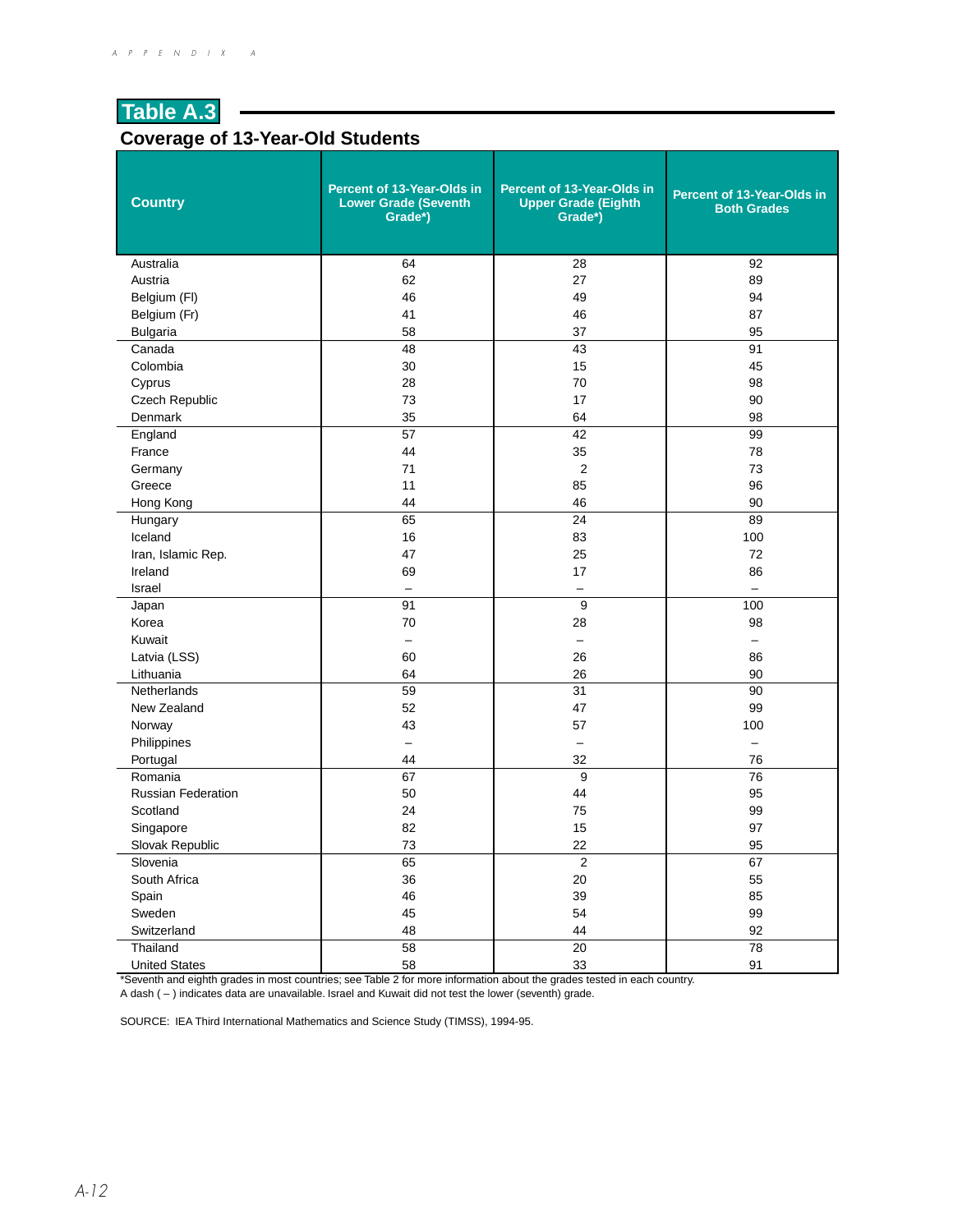### **School Participation Rates and Sample Sizes - Upper Grade (Eighth Grade\*)**

| <b>Country</b>            | <b>School</b><br><b>Participation</b><br><b>Before</b><br><b>Replacement</b><br>(Weighted<br>Percentage) | <b>School</b><br><b>Participation</b><br><b>After</b><br><b>Replacement</b><br>(Weighted<br>Percentage) | <b>Number of</b><br><b>Schools in</b><br><b>Original</b><br><b>Sample</b> | <b>Number of</b><br><b>Eligible</b><br><b>Schools in</b><br><b>Original</b><br><b>Sample</b> | <b>Number of</b><br><b>Schools in</b><br><b>Original</b><br><b>Sample That</b><br><b>Participated</b> | <b>Number of</b><br><b>Replacement</b><br><b>Schools</b><br><b>That</b><br><b>Participated</b> | <b>Total</b><br><b>Number of</b><br><b>Schools</b><br><b>That</b><br><b>Participated</b> |
|---------------------------|----------------------------------------------------------------------------------------------------------|---------------------------------------------------------------------------------------------------------|---------------------------------------------------------------------------|----------------------------------------------------------------------------------------------|-------------------------------------------------------------------------------------------------------|------------------------------------------------------------------------------------------------|------------------------------------------------------------------------------------------|
| Australia                 | 75                                                                                                       | 77                                                                                                      | 214                                                                       | 214                                                                                          | 158                                                                                                   | 3                                                                                              | 161                                                                                      |
| Austria                   | 41                                                                                                       | 84                                                                                                      | 159                                                                       | 159                                                                                          | 62                                                                                                    | 62                                                                                             | 124                                                                                      |
| Belgium (FI)              | 61                                                                                                       | 94                                                                                                      | 150                                                                       | 150                                                                                          | 92                                                                                                    | 49                                                                                             | 141                                                                                      |
| Belgium (Fr)              | 57                                                                                                       | 79                                                                                                      | 150                                                                       | 150                                                                                          | 85                                                                                                    | 34                                                                                             | 119                                                                                      |
| <b>Bulgaria</b>           | 72                                                                                                       | 74                                                                                                      | 167                                                                       | 167                                                                                          | 111                                                                                                   | 4                                                                                              | 115                                                                                      |
| Canada                    | 90                                                                                                       | 91                                                                                                      | 413                                                                       | 388                                                                                          | 363                                                                                                   | 1                                                                                              | 364                                                                                      |
| Colombia                  | 91                                                                                                       | 93                                                                                                      | 150                                                                       | 150                                                                                          | 136                                                                                                   | 4                                                                                              | 140                                                                                      |
| Cyprus                    | 100                                                                                                      | 100                                                                                                     | 55                                                                        | 55                                                                                           | 55                                                                                                    | $\mathbf 0$                                                                                    | 55                                                                                       |
| Czech Republic            | 96                                                                                                       | 100                                                                                                     | 150                                                                       | 149                                                                                          | 143                                                                                                   | 6                                                                                              | 149                                                                                      |
| Denmark                   | 93                                                                                                       | 93                                                                                                      | 158                                                                       | 157                                                                                          | 144                                                                                                   | 0                                                                                              | 144                                                                                      |
| England                   | 56                                                                                                       | 85                                                                                                      | 150                                                                       | 144                                                                                          | 80                                                                                                    | 41                                                                                             | 121                                                                                      |
| France                    | 86                                                                                                       | 86                                                                                                      | 151                                                                       | 151                                                                                          | 127                                                                                                   | 0                                                                                              | 127                                                                                      |
| Germany                   | 72                                                                                                       | 93                                                                                                      | 153                                                                       | 150                                                                                          | 102                                                                                                   | 32                                                                                             | 134                                                                                      |
| Greece                    | 87                                                                                                       | 87                                                                                                      | 180                                                                       | 180                                                                                          | 156                                                                                                   | 0                                                                                              | 156                                                                                      |
| Hong Kong                 | 82                                                                                                       | 82                                                                                                      | 105                                                                       | 104                                                                                          | 85                                                                                                    | 0                                                                                              | 85                                                                                       |
| Hungary                   | 100                                                                                                      | 100                                                                                                     | 150                                                                       | 150                                                                                          | 150                                                                                                   | $\mathbf 0$                                                                                    | 150                                                                                      |
| Iceland                   | 98                                                                                                       | 98                                                                                                      | 161                                                                       | 132                                                                                          | 129                                                                                                   | $\mathbf 0$                                                                                    | 129                                                                                      |
| Iran, Islamic Rep.        | 100                                                                                                      | 100                                                                                                     | 192                                                                       | 191                                                                                          | 191                                                                                                   | 0                                                                                              | 191                                                                                      |
| Ireland                   | 84                                                                                                       | 89                                                                                                      | 150                                                                       | 149                                                                                          | 125                                                                                                   | 7                                                                                              | 132                                                                                      |
| Israel                    | 45                                                                                                       | 46                                                                                                      | 100                                                                       | 100                                                                                          | 45                                                                                                    | 1                                                                                              | 46                                                                                       |
| Japan                     | 92                                                                                                       | 95                                                                                                      | 158                                                                       | 158                                                                                          | 146                                                                                                   | 5                                                                                              | 151                                                                                      |
| Korea                     | 100                                                                                                      | 100                                                                                                     | 150                                                                       | 150                                                                                          | 150                                                                                                   | 0                                                                                              | 150                                                                                      |
| Kuwait                    | 100                                                                                                      | 100                                                                                                     | 69                                                                        | 69                                                                                           | 69                                                                                                    | $\mathbf 0$                                                                                    | 69                                                                                       |
| Latvia (LSS)              | 83                                                                                                       | 83                                                                                                      | 170                                                                       | 169                                                                                          | 140                                                                                                   | 1                                                                                              | 141                                                                                      |
| Lithuania                 | 96                                                                                                       | 96                                                                                                      | 151                                                                       | 151                                                                                          | 145                                                                                                   | $\mathbf 0$                                                                                    | 145                                                                                      |
| Netherlands               | 24                                                                                                       | 63                                                                                                      | 150                                                                       | 150                                                                                          | 36                                                                                                    | 59                                                                                             | 95                                                                                       |
| New Zealand               | 91                                                                                                       | 99                                                                                                      | 150                                                                       | 150                                                                                          | 137                                                                                                   | 12                                                                                             | 149                                                                                      |
| Norway                    | 91                                                                                                       | 97                                                                                                      | 150                                                                       | 150                                                                                          | 136                                                                                                   | 10                                                                                             | 146                                                                                      |
| Philippines               | $***$<br>96                                                                                              | 97<br>$***$                                                                                             | 200                                                                       | 200                                                                                          | 192                                                                                                   | 1                                                                                              | 193                                                                                      |
| Portugal                  | 95                                                                                                       | 95                                                                                                      | 150                                                                       | 150                                                                                          | 142                                                                                                   | 0                                                                                              | 142                                                                                      |
| Romania                   | 94                                                                                                       | 94                                                                                                      | 176                                                                       | 176                                                                                          | 163                                                                                                   | $\mathbf 0$                                                                                    | 163                                                                                      |
| <b>Russian Federation</b> | 97                                                                                                       | 100                                                                                                     | 175                                                                       | 175                                                                                          | 170                                                                                                   | 4                                                                                              | 174                                                                                      |
| Scotland                  | 79                                                                                                       | 83                                                                                                      | 153                                                                       | 153                                                                                          | 119                                                                                                   | 8                                                                                              | 127                                                                                      |
| Singapore                 | 100                                                                                                      | 100                                                                                                     | 137                                                                       | 137                                                                                          | 137                                                                                                   | 0                                                                                              | 137                                                                                      |
| Slovak Republic           | 91                                                                                                       | 97                                                                                                      | 150                                                                       | 150                                                                                          | 136                                                                                                   | 9                                                                                              | 145                                                                                      |
| Slovenia                  | 81                                                                                                       | 81                                                                                                      | 150                                                                       | 150                                                                                          | 121                                                                                                   | 0                                                                                              | 121                                                                                      |
| South Africa              | 60                                                                                                       | 64                                                                                                      | 180                                                                       | 180                                                                                          | 107                                                                                                   | $\boldsymbol{7}$                                                                               | 114                                                                                      |
| Spain                     | 96                                                                                                       | 100                                                                                                     | 155                                                                       | 154                                                                                          | 147                                                                                                   | 6                                                                                              | 153                                                                                      |
| Sweden                    | 97                                                                                                       | 97                                                                                                      | 120                                                                       | 120                                                                                          | 116                                                                                                   | 0                                                                                              | 116                                                                                      |
| Switzerland               | 93                                                                                                       | 95                                                                                                      | 259                                                                       | 258                                                                                          | 247                                                                                                   | 3                                                                                              | 250                                                                                      |
| Thailand                  | 99                                                                                                       | 99                                                                                                      | 150                                                                       | 150                                                                                          | 147                                                                                                   | $\mathbf 0$                                                                                    | 147                                                                                      |
| <b>United States</b>      | $77\,$                                                                                                   | 85                                                                                                      | 220                                                                       | 217                                                                                          | 169                                                                                                   | 14                                                                                             | 183                                                                                      |

\*Eighth grade in most countries; see Table 2 for more information about the grades tested in each country.

\*\*Participation rates for the Philippines are unweighted.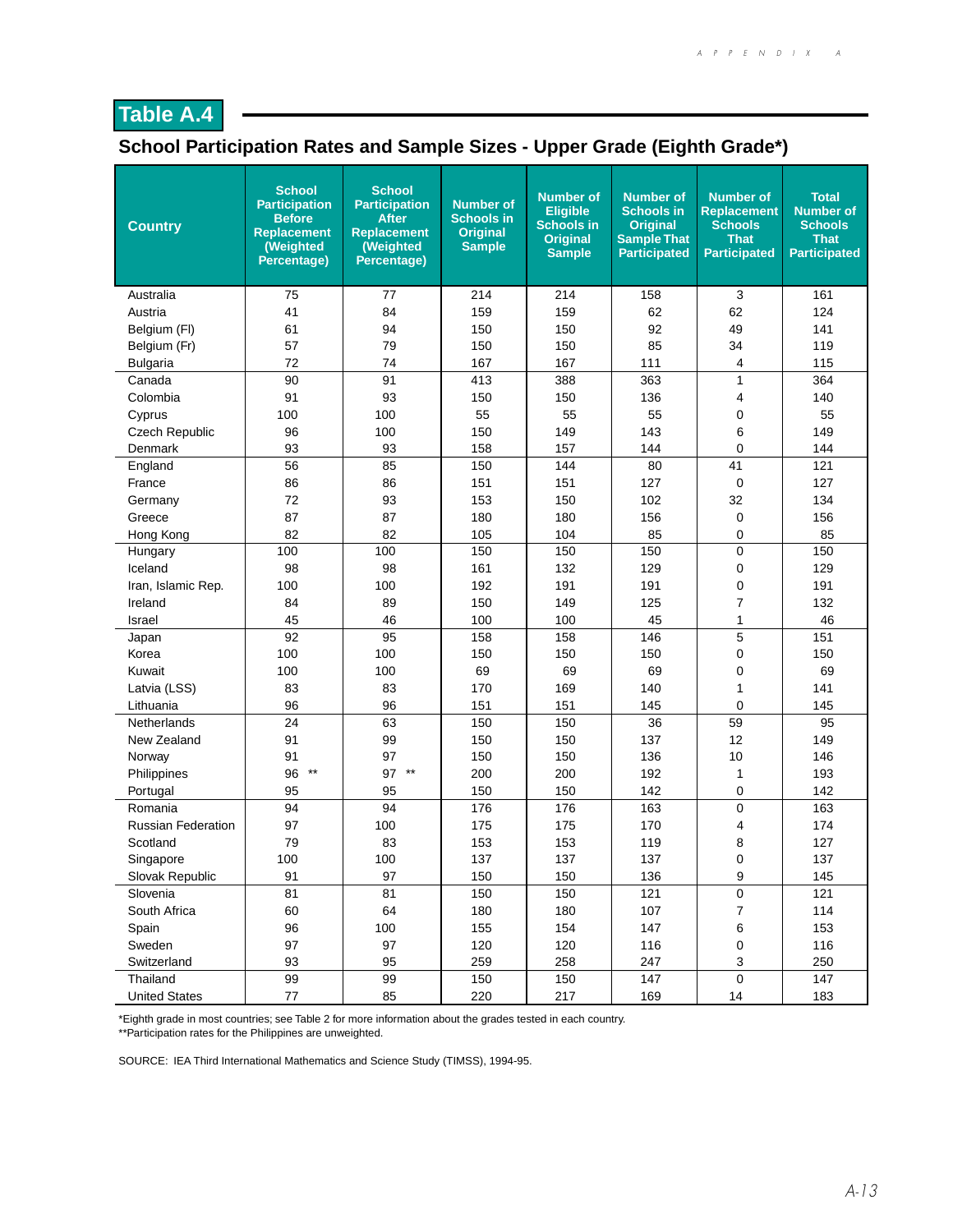# **Student Participation Rates and Sample Sizes - Upper Grade (Eighth Grade\*)**

| <b>Country</b>        | <b>Within School</b><br><b>Student</b><br><b>Participation</b><br>(Weighted<br>Percentage) | <b>Number of</b><br><b>Sampled</b><br><b>Students in</b><br><b>Participating</b><br><b>Schools</b> | <b>Number of</b><br><b>Students</b><br><b>Withdrawn</b><br>from<br><b>Class/School</b> | <b>Number of</b><br><b>Students</b><br><b>Excluded</b> | <b>Number of</b><br><b>Students</b><br><b>Eligible</b> | <b>Number of</b><br><b>Students</b><br><b>Absent</b> | <b>Total</b><br><b>Number of</b><br><b>Students</b><br><b>Assessed</b> |
|-----------------------|--------------------------------------------------------------------------------------------|----------------------------------------------------------------------------------------------------|----------------------------------------------------------------------------------------|--------------------------------------------------------|--------------------------------------------------------|------------------------------------------------------|------------------------------------------------------------------------|
| Australia             | 92                                                                                         | 8027                                                                                               | 63                                                                                     | 61                                                     | 7903                                                   | 650                                                  | 7253                                                                   |
| Austria               | 95                                                                                         | 2969                                                                                               | 14                                                                                     | 4                                                      | 2951                                                   | 178                                                  | 2773                                                                   |
| Belgium (FI)          | 97                                                                                         | 2979                                                                                               | 1                                                                                      | 0                                                      | 2978                                                   | 84                                                   | 2894                                                                   |
| Belgium (Fr)          | 91                                                                                         | 2824                                                                                               | $\mathbf 0$                                                                            | 1                                                      | 2823                                                   | 232                                                  | 2591                                                                   |
| <b>Bulgaria</b>       | 86                                                                                         | 2300                                                                                               | 0                                                                                      | $\mathbf 0$                                            | 2300                                                   | 327                                                  | 1973                                                                   |
| Canada                | 93                                                                                         | 9240                                                                                               | 134                                                                                    | 206                                                    | 8900                                                   | 538                                                  | 8362                                                                   |
| Colombia              | 94                                                                                         | 2843                                                                                               | 6                                                                                      | 0                                                      | 2837                                                   | 188                                                  | 2649                                                                   |
| Cyprus                | 97                                                                                         | 3045                                                                                               | 15                                                                                     | 0                                                      | 3030                                                   | 107                                                  | 2923                                                                   |
| <b>Czech Republic</b> | 92                                                                                         | 3608                                                                                               | 6                                                                                      | 0                                                      | 3602                                                   | 275                                                  | 3327                                                                   |
| Denmark               | 93                                                                                         | 2487                                                                                               | $\mathbf 0$                                                                            | $\mathbf 0$                                            | 2487                                                   | 190                                                  | 2297                                                                   |
| England               | 91                                                                                         | 2015                                                                                               | 37                                                                                     | 60                                                     | 1918                                                   | 142                                                  | 1776                                                                   |
| France                | 95                                                                                         | 3141                                                                                               | $\mathbf 0$                                                                            | $\mathbf 0$                                            | 3141                                                   | 143                                                  | 2998                                                                   |
| Germany               | 87                                                                                         | 3318                                                                                               | $\mathbf 0$                                                                            | 35                                                     | 3283                                                   | 413                                                  | 2870                                                                   |
| Greece                | 97                                                                                         | 4154                                                                                               | 27                                                                                     | 23                                                     | 4104                                                   | 114                                                  | 3990                                                                   |
| Hong Kong             | 98                                                                                         | 3415                                                                                               | 12                                                                                     | $\mathbf 0$                                            | 3403                                                   | 64                                                   | 3339                                                                   |
| Hungary               | 87                                                                                         | 3339                                                                                               | $\mathbf 0$                                                                            | $\mathbf 0$                                            | 3339                                                   | 427                                                  | 2912                                                                   |
| Iceland               | 90                                                                                         | 2025                                                                                               | 10                                                                                     | 65                                                     | 1950                                                   | 177                                                  | 1773                                                                   |
| Iran, Islamic Rep.    | 98                                                                                         | 3770                                                                                               | 20                                                                                     | 0                                                      | 3750                                                   | 56                                                   | 3694                                                                   |
| Ireland               | 91                                                                                         | 3411                                                                                               | 28                                                                                     | 10                                                     | 3373                                                   | 297                                                  | 3076                                                                   |
| Israel                | 98                                                                                         | 1453                                                                                               | 6                                                                                      | $\mathbf 0$                                            | 1447                                                   | 32                                                   | 1415                                                                   |
| Japan                 | 95                                                                                         | 5441                                                                                               | $\mathbf 0$                                                                            | $\mathbf 0$                                            | 5441                                                   | 300                                                  | 5141                                                                   |
| Korea                 | 95                                                                                         | 2998                                                                                               | 31                                                                                     | 0                                                      | 2967                                                   | 47                                                   | 2920                                                                   |
| Kuwait                | 83                                                                                         | 1980                                                                                               | 3                                                                                      | $\mathbf 0$                                            | 1977                                                   | 322                                                  | 1655                                                                   |
| Latvia (LSS)          | 90                                                                                         | 2705                                                                                               | 19                                                                                     | $\mathbf 0$                                            | 2686                                                   | 277                                                  | 2409                                                                   |
| Lithuania             | 87                                                                                         | 2915                                                                                               | $\overline{2}$                                                                         | $\mathbf 0$                                            | 2913                                                   | 388                                                  | 2525                                                                   |
| <b>Netherlands</b>    | 95                                                                                         | 2112                                                                                               | 14                                                                                     | $\mathbf{1}$                                           | 2097                                                   | 110                                                  | 1987                                                                   |
| New Zealand           | 94                                                                                         | 4038                                                                                               | 121                                                                                    | 12                                                     | 3905                                                   | 222                                                  | 3683                                                                   |
| Norway                | 96                                                                                         | 3482                                                                                               | 26                                                                                     | 49                                                     | 3407                                                   | 140                                                  | 3267                                                                   |
| Philippines           | $91**$                                                                                     | 6586                                                                                               | 93                                                                                     | $\mathbf 0$                                            | 6493                                                   | 492                                                  | 6001                                                                   |
| Portugal              | 97                                                                                         | 3589                                                                                               | 70                                                                                     | 13                                                     | 3506                                                   | 115                                                  | 3391                                                                   |
| Romania               | 96                                                                                         | 3899                                                                                               | $\mathbf 0$                                                                            | $\mathbf 0$                                            | 3899                                                   | 174                                                  | 3725                                                                   |
| Russian Federation    | 95                                                                                         | 4311                                                                                               | 42                                                                                     | 10                                                     | 4259                                                   | 237                                                  | 4022                                                                   |
| Scotland              | 88                                                                                         | 3289                                                                                               | 0                                                                                      | 46                                                     | 3243                                                   | 380                                                  | 2863                                                                   |
| Singapore             | 95                                                                                         | 4910                                                                                               | 18                                                                                     | 0                                                      | 4892                                                   | 248                                                  | 4644                                                                   |
| Slovak Republic       | 95                                                                                         | 3718                                                                                               | 5                                                                                      | 3                                                      | 3710                                                   | 209                                                  | 3501                                                                   |
| Slovenia              | 95                                                                                         | 2869                                                                                               | 15                                                                                     | 8                                                      | 2846                                                   | 138                                                  | 2708                                                                   |
| South Africa          | 97                                                                                         | 4793                                                                                               | 0                                                                                      | 0                                                      | 4793                                                   | 302                                                  | 4491                                                                   |
| Spain                 | 95                                                                                         | 4198                                                                                               | 27                                                                                     | 102                                                    | 4069                                                   | 214                                                  | 3855                                                                   |
| Sweden                | 93                                                                                         | 4483                                                                                               | 71                                                                                     | 28                                                     | 4384                                                   | 309                                                  | 4075                                                                   |
| Switzerland           | 98                                                                                         | 4989                                                                                               | 16                                                                                     | 24                                                     | 4949                                                   | 94                                                   | 4855                                                                   |
| Thailand              | 100                                                                                        | 5850                                                                                               | $\mathbf 0$                                                                            | 0                                                      | 5850                                                   | 0                                                    | 5850                                                                   |
| <b>United States</b>  | 92                                                                                         | 8026                                                                                               | 104                                                                                    | 108                                                    | 7814                                                   | 727                                                  | 7087                                                                   |

\*Eighth grade in most countries; see Table 2 for more information about the grades tested in each country.

\*\*Participation rates for the Philippines are unweighted.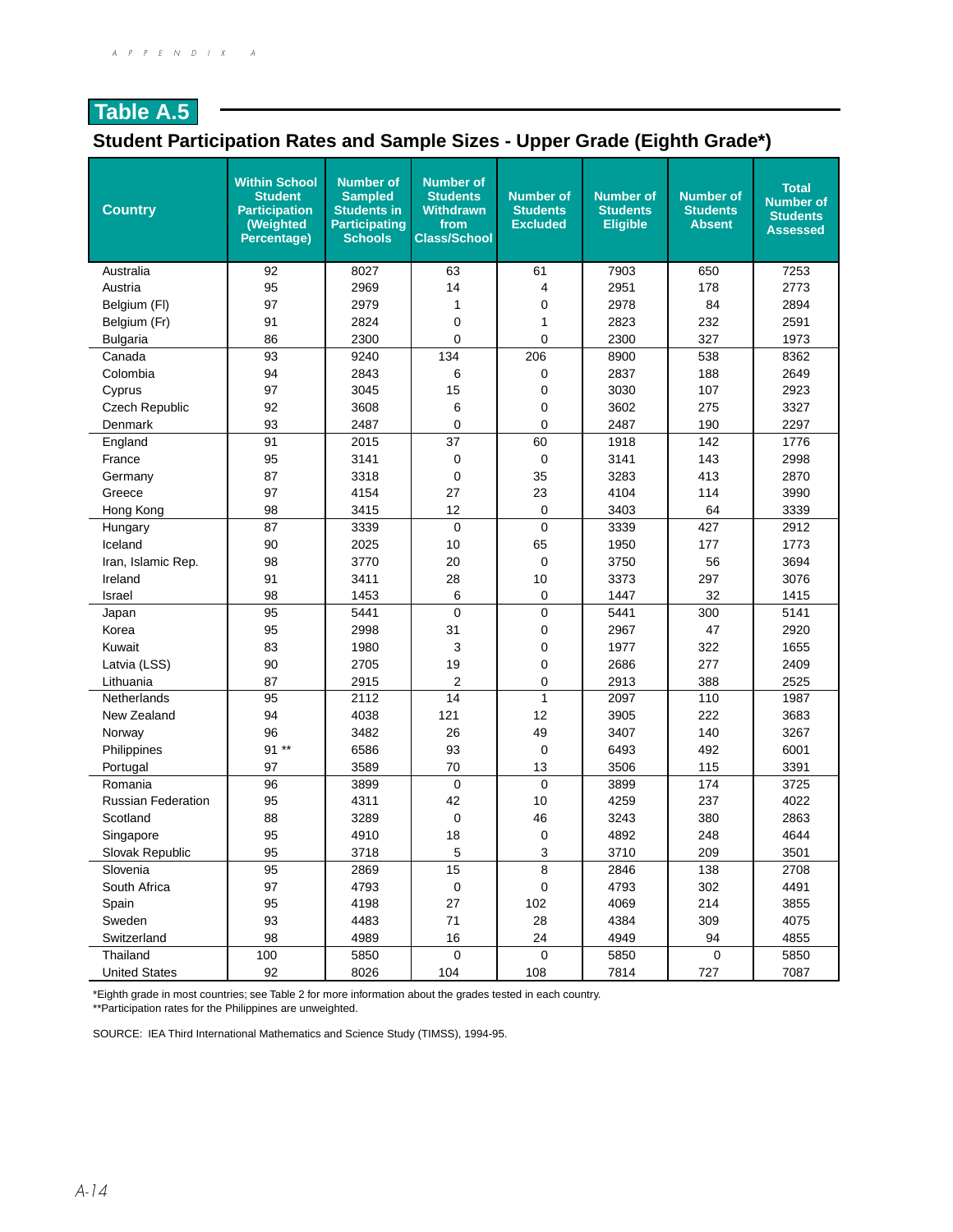### **School Participation Rates and Sample Sizes - Lower Grade (Seventh Grade\*)**

| <b>Country</b>            | <b>School</b><br><b>Participation</b><br><b>Before</b><br><b>Replacement</b><br>(Weighted<br>Percentage) | <b>School</b><br><b>Participation</b><br><b>After</b><br><b>Replacement</b><br>(Weighted<br>Percentage) | <b>Number of</b><br><b>Schools in</b><br><b>Original</b><br><b>Sample</b> | <b>Number of</b><br><b>Eligible</b><br><b>Schools in</b><br><b>Original</b><br><b>Sample</b> | <b>Number of</b><br><b>Schools in</b><br>Original<br><b>Sample That</b><br><b>Participated</b> | <b>Number of</b><br><b>Replacement</b><br><b>Schools</b><br><b>That</b><br><b>Participated</b> | <b>Total</b><br><b>Number of</b><br><b>Schools</b><br><b>That</b><br><b>Participated</b> |
|---------------------------|----------------------------------------------------------------------------------------------------------|---------------------------------------------------------------------------------------------------------|---------------------------------------------------------------------------|----------------------------------------------------------------------------------------------|------------------------------------------------------------------------------------------------|------------------------------------------------------------------------------------------------|------------------------------------------------------------------------------------------|
| Australia                 | 75                                                                                                       | 76                                                                                                      | 214                                                                       | 213                                                                                          | 156                                                                                            | 3                                                                                              | 159                                                                                      |
| Austria                   | 43                                                                                                       | 86                                                                                                      | 159                                                                       | 159                                                                                          | 63                                                                                             | 62                                                                                             | 125                                                                                      |
| Belgium (FI)              | 61                                                                                                       | 93                                                                                                      | 150                                                                       | 150                                                                                          | 91                                                                                             | 49                                                                                             | 140                                                                                      |
| Belgium (Fr)              | 57                                                                                                       | 80                                                                                                      | 150                                                                       | 150                                                                                          | 85                                                                                             | 35                                                                                             | 120                                                                                      |
| Bulgaria                  | 75                                                                                                       | 77                                                                                                      | 150                                                                       | 150                                                                                          | 101                                                                                            | 3                                                                                              | 104                                                                                      |
| Canada                    | 90                                                                                                       | 90                                                                                                      | 413                                                                       | 390                                                                                          | 366                                                                                            | 1                                                                                              | 367                                                                                      |
| Colombia                  | 91                                                                                                       | 93                                                                                                      | 150                                                                       | 150                                                                                          | 136                                                                                            | 4                                                                                              | 140                                                                                      |
| Cyprus                    | 100                                                                                                      | 100                                                                                                     | 55                                                                        | 55                                                                                           | 55                                                                                             | 0                                                                                              | 55                                                                                       |
| Czech Republic            | 96                                                                                                       | 100                                                                                                     | 150                                                                       | 150                                                                                          | 144                                                                                            | 6                                                                                              | 150                                                                                      |
| Denmark                   | 88                                                                                                       | 88                                                                                                      | 158                                                                       | 154                                                                                          | 137                                                                                            | 0                                                                                              | 137                                                                                      |
| England                   | 57                                                                                                       | 85                                                                                                      | 150                                                                       | 145                                                                                          | 81                                                                                             | 41                                                                                             | 122                                                                                      |
| France                    | 87                                                                                                       | 87                                                                                                      | 151                                                                       | 151                                                                                          | 126                                                                                            | $\mathbf 0$                                                                                    | 126                                                                                      |
| Germany                   | 70                                                                                                       | 90                                                                                                      | 153                                                                       | 153                                                                                          | 101                                                                                            | 31                                                                                             | 132                                                                                      |
| Greece                    | 87                                                                                                       | 87                                                                                                      | 180                                                                       | 180                                                                                          | 156                                                                                            | $\mathbf 0$                                                                                    | 156                                                                                      |
| Hong Kong                 | 83                                                                                                       | 83                                                                                                      | 105                                                                       | 104                                                                                          | 86                                                                                             | 0                                                                                              | 86                                                                                       |
| Hungary                   | 99                                                                                                       | 99                                                                                                      | 150                                                                       | 150                                                                                          | 149                                                                                            | $\mathbf 0$                                                                                    | 149                                                                                      |
| Iceland                   | 97                                                                                                       | 97                                                                                                      | 161                                                                       | 149                                                                                          | 144                                                                                            | 0                                                                                              | 144                                                                                      |
| Iran, Islamic Rep.        | 100                                                                                                      | 100                                                                                                     | 192                                                                       | 192                                                                                          | 192                                                                                            | 0                                                                                              | 192                                                                                      |
| Ireland                   | 82                                                                                                       | 87                                                                                                      | 150                                                                       | 148                                                                                          | 122                                                                                            | $\overline{7}$                                                                                 | 129                                                                                      |
| Israel                    |                                                                                                          |                                                                                                         |                                                                           |                                                                                              |                                                                                                |                                                                                                |                                                                                          |
| Japan                     | 92                                                                                                       | 95                                                                                                      | 158                                                                       | 158                                                                                          | 146                                                                                            | 5                                                                                              | 151                                                                                      |
| Korea                     | 100                                                                                                      | 100                                                                                                     | 150                                                                       | 150                                                                                          | 150                                                                                            | 0                                                                                              | 150                                                                                      |
| Kuwait                    |                                                                                                          |                                                                                                         | $\qquad \qquad -$                                                         | $\overline{\phantom{0}}$                                                                     | $\qquad \qquad -$                                                                              |                                                                                                | —                                                                                        |
| Latvia (LSS)              | 83                                                                                                       | 84                                                                                                      | 170                                                                       | 169                                                                                          | 141                                                                                            | 1                                                                                              | 142                                                                                      |
| Lithuania                 | 96                                                                                                       | 96                                                                                                      | 151                                                                       | 151                                                                                          | 145                                                                                            | 0                                                                                              | 145                                                                                      |
| Netherlands               | 23                                                                                                       | 61                                                                                                      | 150                                                                       | 150                                                                                          | 34                                                                                             | 58                                                                                             | 92                                                                                       |
| New Zealand               | 90                                                                                                       | 99                                                                                                      | 150                                                                       | 150                                                                                          | 135                                                                                            | 13                                                                                             | 148                                                                                      |
| Norway                    | 84                                                                                                       | 96                                                                                                      | 150                                                                       | 147                                                                                          | 124                                                                                            | 17                                                                                             | 141                                                                                      |
| Philippines               | $97**$                                                                                                   | $97**$                                                                                                  | 200                                                                       | 200                                                                                          | 194                                                                                            | $\mathbf 0$                                                                                    | 194                                                                                      |
| Portugal                  | 94                                                                                                       | 94                                                                                                      | 150                                                                       | 150                                                                                          | 141                                                                                            | 0                                                                                              | 141                                                                                      |
| Romania                   | 94                                                                                                       | 94                                                                                                      | 176                                                                       | 175                                                                                          | 162                                                                                            | 0                                                                                              | 162                                                                                      |
| <b>Russian Federation</b> | 97                                                                                                       | 100                                                                                                     | 175                                                                       | 175                                                                                          | 170                                                                                            | 4                                                                                              | 174                                                                                      |
| Scotland                  | 79                                                                                                       | 85                                                                                                      | 153                                                                       | 153                                                                                          | 120                                                                                            | 9                                                                                              | 129                                                                                      |
| Singapore                 | 100                                                                                                      | 100                                                                                                     | 137                                                                       | 137                                                                                          | 137                                                                                            | 0                                                                                              | 137                                                                                      |
| Slovak Republic           | 91                                                                                                       | 97                                                                                                      | 150                                                                       | 150                                                                                          | 136                                                                                            | a                                                                                              | 145                                                                                      |
| Slovenia                  | 81                                                                                                       | 81                                                                                                      | 150                                                                       | 150                                                                                          | 122                                                                                            | 0                                                                                              | 122                                                                                      |
| South Africa              | 83                                                                                                       | 85                                                                                                      | 161                                                                       | 161                                                                                          | 133                                                                                            | 4                                                                                              | 137                                                                                      |
| Spain                     | 96                                                                                                       | 100                                                                                                     | 155                                                                       | 154                                                                                          | 147                                                                                            | 6                                                                                              | 153                                                                                      |
| Sweden                    | 96                                                                                                       | 96                                                                                                      | 160                                                                       | 160                                                                                          | 154                                                                                            | 0                                                                                              | 154                                                                                      |
| Switzerland               | 90                                                                                                       | 94                                                                                                      | 217                                                                       | 217                                                                                          | 200                                                                                            | 6                                                                                              | 206                                                                                      |
| Thailand                  | 99                                                                                                       | 99                                                                                                      | 150                                                                       | 150                                                                                          | 146                                                                                            | 0                                                                                              | 146                                                                                      |
| <b>United States</b>      | 77                                                                                                       | 84                                                                                                      | 220                                                                       | 214                                                                                          | 165                                                                                            | 14                                                                                             | 179                                                                                      |

\*Seventh grade in most countries; see Table 2 for more information about the grades tested in each country.

\*\*Participation rates for the Philippines are unweighted.

A dash (–) indicates data are unavailable. Israel and Kuwait did not test the lower grade.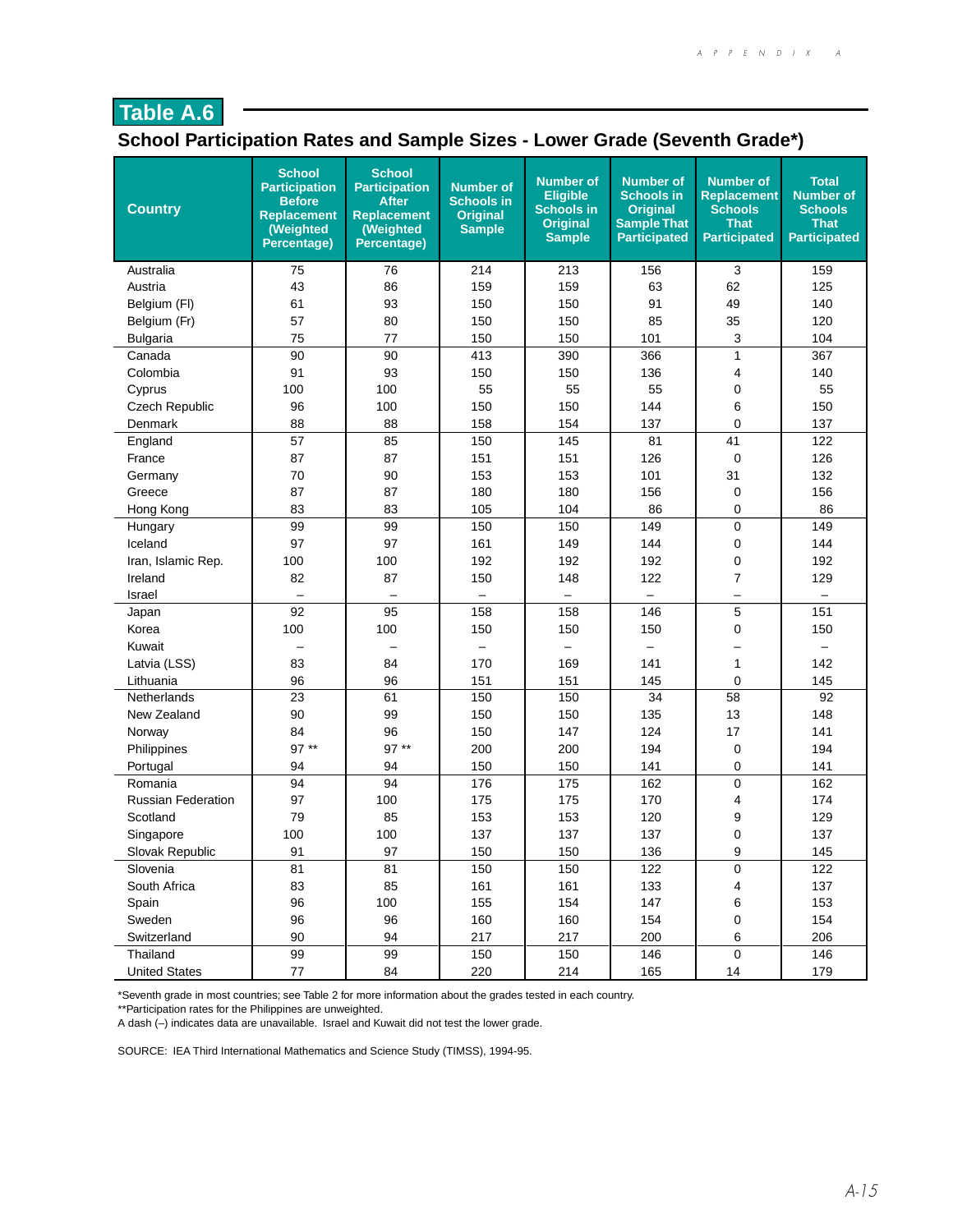### **Student Participation Rates and Sample Sizes - Lower Grade (Seventh Grade\*)**

| <b>Country</b>            | <b>Within School</b><br><b>Student</b><br><b>Participation</b><br>(Weighted<br>Percentage) | <b>Number of</b><br><b>Sampled</b><br><b>Students in</b><br><b>Participating</b><br><b>Schools</b> | <b>Number of</b><br><b>Students</b><br><b>Withdrawn</b><br>from<br><b>Class/School</b> | <b>Number of</b><br><b>Students</b><br><b>Excluded</b> | <b>Number of</b><br><b>Students</b><br><b>Eligible</b> | <b>Number of</b><br><b>Students</b><br><b>Absent</b> | <b>Total</b><br><b>Number of</b><br><b>Students</b><br>Assessed |
|---------------------------|--------------------------------------------------------------------------------------------|----------------------------------------------------------------------------------------------------|----------------------------------------------------------------------------------------|--------------------------------------------------------|--------------------------------------------------------|------------------------------------------------------|-----------------------------------------------------------------|
| Australia                 | 93                                                                                         | 6067                                                                                               | 26                                                                                     | 21                                                     | 6020                                                   | 421                                                  | 5599                                                            |
| Austria                   | 95                                                                                         | 3196                                                                                               | 22                                                                                     | 5                                                      | 3169                                                   | 156                                                  | 3013                                                            |
| Belgium (FI)              | 97                                                                                         | 2857                                                                                               | 3                                                                                      | 0                                                      | 2854                                                   | 86                                                   | 2768                                                            |
| Belgium (Fr)              | 95                                                                                         | 2418                                                                                               | 0                                                                                      | 1                                                      | 2417                                                   | 125                                                  | 2292                                                            |
| <b>Bulgaria</b>           | 87                                                                                         | 2080                                                                                               | 0                                                                                      | 0                                                      | 2080                                                   | 282                                                  | 1798                                                            |
| Canada                    | 95                                                                                         | 8962                                                                                               | 89                                                                                     | 248                                                    | 8625                                                   | 406                                                  | 8219                                                            |
| Colombia                  | 93                                                                                         | 2840                                                                                               | 2                                                                                      | 0                                                      | 2838                                                   | 183                                                  | 2655                                                            |
| Cyprus                    | 98                                                                                         | 3028                                                                                               | 17                                                                                     | 0                                                      | 3011                                                   | 82                                                   | 2929                                                            |
| <b>Czech Republic</b>     | 92                                                                                         | 3641                                                                                               | 11                                                                                     | 0                                                      | 3630                                                   | 285                                                  | 3345                                                            |
| Denmark                   | 86                                                                                         | 2408                                                                                               | 0                                                                                      | $\mathbf 0$                                            | 2408                                                   | 335                                                  | 2073                                                            |
| England                   | 92                                                                                         | 2031                                                                                               | 31                                                                                     | 67                                                     | 1933                                                   | 130                                                  | 1803                                                            |
| France                    | 95                                                                                         | 3164                                                                                               | 0                                                                                      | $\mathbf 0$                                            | 3164                                                   | 148                                                  | 3016                                                            |
| Germany                   | 87                                                                                         | 3388                                                                                               | 0                                                                                      | 37                                                     | 3351                                                   | 458                                                  | 2893                                                            |
| Greece                    | 97                                                                                         | 4166                                                                                               | 30                                                                                     | 78                                                     | 4058                                                   | 127                                                  | 3931                                                            |
| Hong Kong                 | 98                                                                                         | 3507                                                                                               | 11                                                                                     | 0                                                      | 3496                                                   | 83                                                   | 3413                                                            |
| Hungary                   | 94                                                                                         | 3266                                                                                               | 0                                                                                      | $\mathbf 0$                                            | 3266                                                   | 200                                                  | 3066                                                            |
| Iceland                   | 92                                                                                         | 2243                                                                                               | 11                                                                                     | 72                                                     | 2160                                                   | 203                                                  | 1957                                                            |
| Iran, Islamic Rep.        | 99                                                                                         | 3789                                                                                               | 18                                                                                     | $\mathbf 0$                                            | 3771                                                   | 36                                                   | 3735                                                            |
| Ireland                   | 91                                                                                         | 3480                                                                                               | 23                                                                                     | 17                                                     | 3440                                                   | 313                                                  | 3127                                                            |
| Israel                    | $\overline{\phantom{0}}$                                                                   | -                                                                                                  | $\qquad \qquad -$                                                                      | $\overline{\phantom{0}}$                               |                                                        |                                                      |                                                                 |
| Japan                     | 96                                                                                         | 5337                                                                                               | 0                                                                                      | $\mathbf 0$                                            | 5337                                                   | 207                                                  | 5130                                                            |
| Korea                     | 94                                                                                         | 2996                                                                                               | 51                                                                                     | 0                                                      | 2945                                                   | 38                                                   | 2907                                                            |
| Kuwait                    | $\overline{\phantom{0}}$                                                                   | $\overline{\phantom{0}}$                                                                           | $\qquad \qquad -$                                                                      | -                                                      |                                                        |                                                      |                                                                 |
| Latvia (LSS)              | 91                                                                                         | 2853                                                                                               | $\overline{7}$                                                                         | $\mathbf 0$                                            | 2846                                                   | 279                                                  | 2567                                                            |
| Lithuania                 | 89                                                                                         | 2852                                                                                               | 3                                                                                      | $\mathbf 0$                                            | 2849                                                   | 318                                                  | 2531                                                            |
| <b>Netherlands</b>        | 95                                                                                         | 2220                                                                                               | 23                                                                                     | $\mathbf 0$                                            | 2197                                                   | 100                                                  | 2097                                                            |
| New Zealand               | 95                                                                                         | 3471                                                                                               | 98                                                                                     | 17                                                     | 3356                                                   | 172                                                  | 3184                                                            |
| Norway                    | 96                                                                                         | 2629                                                                                               | 8                                                                                      | 53                                                     | 2568                                                   | 99                                                   | 2469                                                            |
| Philippines               | 93 **                                                                                      | 6283                                                                                               | 29                                                                                     | 1                                                      | 6253                                                   | 401                                                  | 5852                                                            |
| Portugal                  | 96                                                                                         | 3594                                                                                               | 80                                                                                     | $\overline{4}$                                         | 3510                                                   | 148                                                  | 3362                                                            |
| Romania                   | 95                                                                                         | 3938                                                                                               | $\mathbf 0$                                                                            | $\mathbf 0$                                            | 3938                                                   | 192                                                  | 3746                                                            |
| <b>Russian Federation</b> | 96                                                                                         | 4408                                                                                               | 39                                                                                     | 11                                                     | 4358                                                   | 220                                                  | 4138                                                            |
| Scotland                  | 90                                                                                         | 3313                                                                                               | 0                                                                                      | 81                                                     | 3232                                                   | 319                                                  | 2913                                                            |
| Singapore                 | 98                                                                                         | 3744                                                                                               | 19                                                                                     | 0                                                      | 3725                                                   | 84                                                   | 3641                                                            |
| Slovak Republic           | 95                                                                                         | 3797                                                                                               | $10$                                                                                   | 3                                                      | 3784                                                   | 184                                                  | 3600                                                            |
| Slovenia                  | 95                                                                                         | 3058                                                                                               | 12                                                                                     | 4                                                      | 3042                                                   | 144                                                  | 2898                                                            |
| South Africa              | 96                                                                                         | 5532                                                                                               | 0                                                                                      | 0                                                      | 5532                                                   | 231                                                  | 5301                                                            |
| Spain                     | 95                                                                                         | 4087                                                                                               | 38                                                                                     | 116                                                    | 3933                                                   | 192                                                  | 3741                                                            |
| Sweden                    | 95                                                                                         | 3055                                                                                               | 27                                                                                     | 36                                                     | 2992                                                   | 161                                                  | 2831                                                            |
| Switzerland               | 99                                                                                         | 4199                                                                                               | 14                                                                                     | 44                                                     | 4141                                                   | 56                                                   | 4085                                                            |
| Thailand                  | 100                                                                                        | 5845                                                                                               | 0                                                                                      | 0                                                      | 5845                                                   | 0                                                    | 5845                                                            |
| <b>United States</b>      | 94                                                                                         | 4295                                                                                               | 42                                                                                     | 85                                                     | 4168                                                   | 282                                                  | 3886                                                            |

\*Seventh grade in most countries; see Table 2 for more information about the grades tested in each country.

\*\*Participation rates for the Philippines are unweighted.

A dash (–) indicates data are unavailable. Israel and Kuwait did not test the lower grade.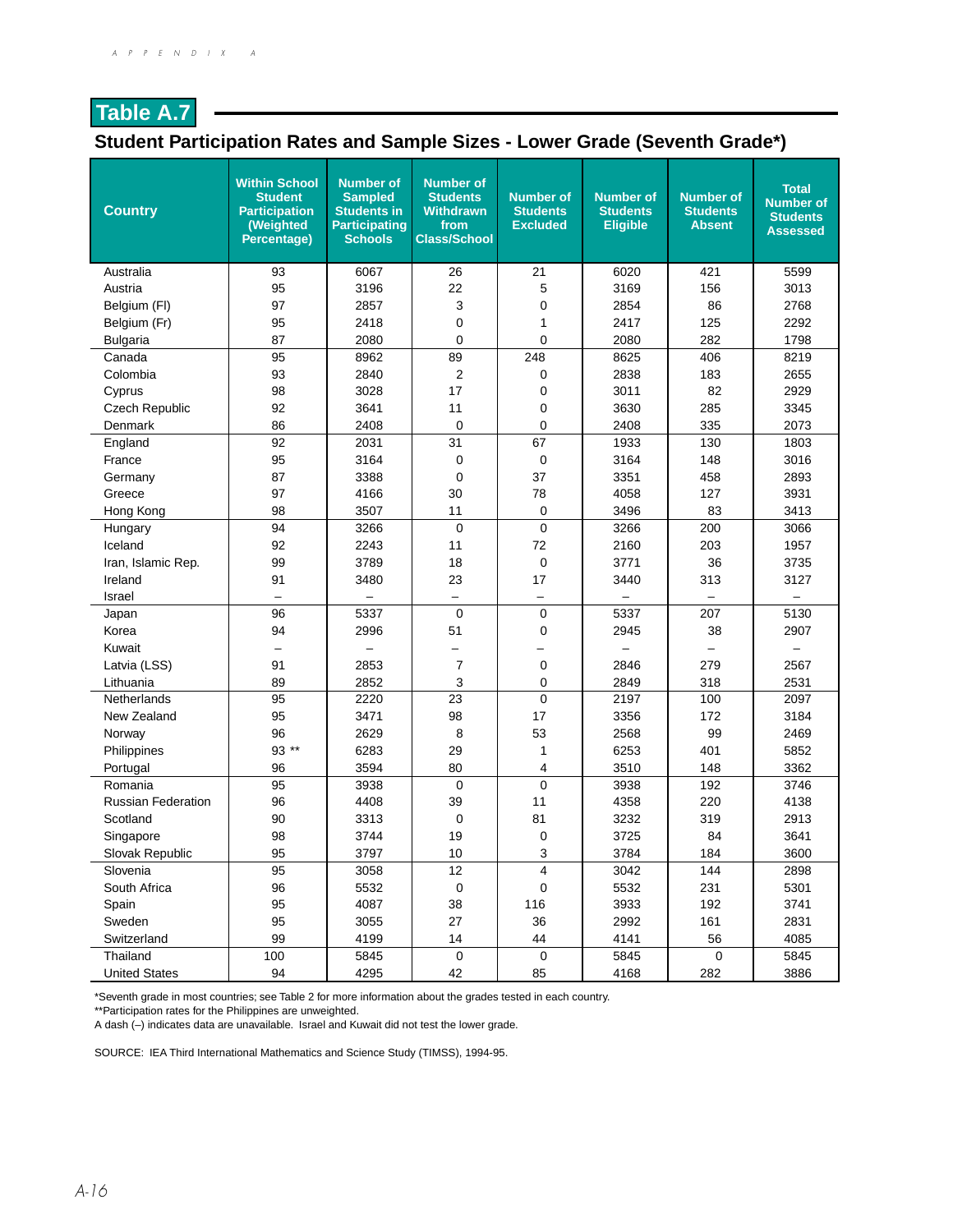#### **Overall Participation Rates Upper and Lower Grades (Eighth and Seventh Grades\*)**

|                           | <b>Upper Grade</b>                                                                       |                                                                                         | <b>Lower Grade</b>                                                                                        |                                                                                         |
|---------------------------|------------------------------------------------------------------------------------------|-----------------------------------------------------------------------------------------|-----------------------------------------------------------------------------------------------------------|-----------------------------------------------------------------------------------------|
| <b>Country</b>            | <b>Overall</b><br><b>Participation Before</b><br>Replacement<br>(Weighted<br>Percentage) | <b>Overall</b><br><b>Participation After</b><br>Replacement<br>(Weighted<br>Percentage) | <b>Overall</b><br><b>Participation</b><br><b>Before</b><br><b>Replacement</b><br>(Weighted<br>Percentage) | <b>Overall</b><br><b>Participation After</b><br>Replacement<br>(Weighted<br>Percentage) |
| Australia                 | 69                                                                                       | $\overline{70}$                                                                         | 69                                                                                                        | $\overline{71}$                                                                         |
| Austria                   | 39                                                                                       | 80                                                                                      | 41                                                                                                        | 82                                                                                      |
| Belgium (FI)              | 59                                                                                       | 91                                                                                      | 59                                                                                                        | 91                                                                                      |
| Belgium (Fr)              | 52                                                                                       | 72                                                                                      | 54                                                                                                        | 76                                                                                      |
| <b>Bulgaria</b>           | 62                                                                                       | 63                                                                                      | 65                                                                                                        | 67                                                                                      |
| Canada                    | 84                                                                                       | 84                                                                                      | 86                                                                                                        | 86                                                                                      |
| Colombia                  | 85                                                                                       | 87                                                                                      | 84                                                                                                        | 86                                                                                      |
| Cyprus                    | 97                                                                                       | 97                                                                                      | 98                                                                                                        | 98                                                                                      |
| Czech Republic            | 89                                                                                       | 92                                                                                      | 88                                                                                                        | 92                                                                                      |
| Denmark                   | 86                                                                                       | 86                                                                                      | 76                                                                                                        | 76                                                                                      |
| England                   | 51                                                                                       | $\overline{77}$                                                                         | 52                                                                                                        | 78                                                                                      |
| France                    | 82                                                                                       | 82                                                                                      | 82                                                                                                        | 82                                                                                      |
| Germany                   | 63                                                                                       | 81                                                                                      | 61                                                                                                        | 78                                                                                      |
| Greece                    | 84                                                                                       | 84                                                                                      | 84                                                                                                        | 84                                                                                      |
| Hong Kong                 | 81                                                                                       | 81                                                                                      | 81                                                                                                        | 81                                                                                      |
| Hungary                   | 87                                                                                       | 87                                                                                      | 93                                                                                                        | 93                                                                                      |
| Iceland                   | 88                                                                                       | 88                                                                                      | 89                                                                                                        | 89                                                                                      |
| Iran, Islamic Rep.        | 98                                                                                       | 98                                                                                      | 99                                                                                                        | 99                                                                                      |
| Ireland                   | 76                                                                                       | 81                                                                                      | 75                                                                                                        | 79                                                                                      |
| Israel                    | 44                                                                                       | 45                                                                                      |                                                                                                           |                                                                                         |
| Japan                     | 87                                                                                       | 90                                                                                      | 88                                                                                                        | 91                                                                                      |
| Korea                     | 95                                                                                       | 95                                                                                      | 94                                                                                                        | 94                                                                                      |
| Kuwait                    | 83                                                                                       | 83                                                                                      |                                                                                                           |                                                                                         |
| Latvia (LSS)              | 75                                                                                       | 75                                                                                      | 75                                                                                                        | 76                                                                                      |
| Lithuania                 | 83                                                                                       | 83                                                                                      | 86                                                                                                        | 86                                                                                      |
| <b>Netherlands</b>        | 23                                                                                       | 60                                                                                      | 22                                                                                                        | 58                                                                                      |
| New Zealand               | 86                                                                                       | 94                                                                                      | 85                                                                                                        | 94                                                                                      |
| Norway                    | 87                                                                                       | 93                                                                                      | 81                                                                                                        | 92                                                                                      |
| Philippines               | 87 **                                                                                    | 88 **                                                                                   | 90**                                                                                                      | 90 **                                                                                   |
| Portugal                  | 92                                                                                       | 92                                                                                      | 90                                                                                                        | 90                                                                                      |
| Romania                   | 89                                                                                       | 89                                                                                      | 89                                                                                                        | 89                                                                                      |
| <b>Russian Federation</b> | 93                                                                                       | 95                                                                                      | 93                                                                                                        | 95                                                                                      |
| Scotland                  | 69                                                                                       | 73                                                                                      | 71                                                                                                        | 76                                                                                      |
| Singapore                 | 95                                                                                       | 95                                                                                      | 98                                                                                                        | 98                                                                                      |
| Slovak Republic           | 86                                                                                       | 91                                                                                      | 86                                                                                                        | 92                                                                                      |
| Slovenia                  | $\overline{77}$                                                                          | $\overline{77}$                                                                         | 77                                                                                                        | 77                                                                                      |
| South Africa              | 58                                                                                       | 62                                                                                      | 79                                                                                                        | 82                                                                                      |
| Spain                     | 91                                                                                       | 94                                                                                      | 91                                                                                                        | 95                                                                                      |
| Sweden                    | 90                                                                                       | 90                                                                                      | 91                                                                                                        | 91                                                                                      |
| Switzerland               | 92                                                                                       | 94                                                                                      | 89                                                                                                        | 93                                                                                      |
| Thailand                  | 99                                                                                       | 99                                                                                      | 99                                                                                                        | 99                                                                                      |
| <b>United States</b>      | 71                                                                                       | 78                                                                                      | 72                                                                                                        | 79                                                                                      |

\*Seventh and eighth grades in most countries; see Table 2 for information about the grades tested in each country.

\*\* Participation rates for the Philippines are unweighted.

A dash (–) indicates data are unavailable. Israel and Kuwait did not test the lower grade.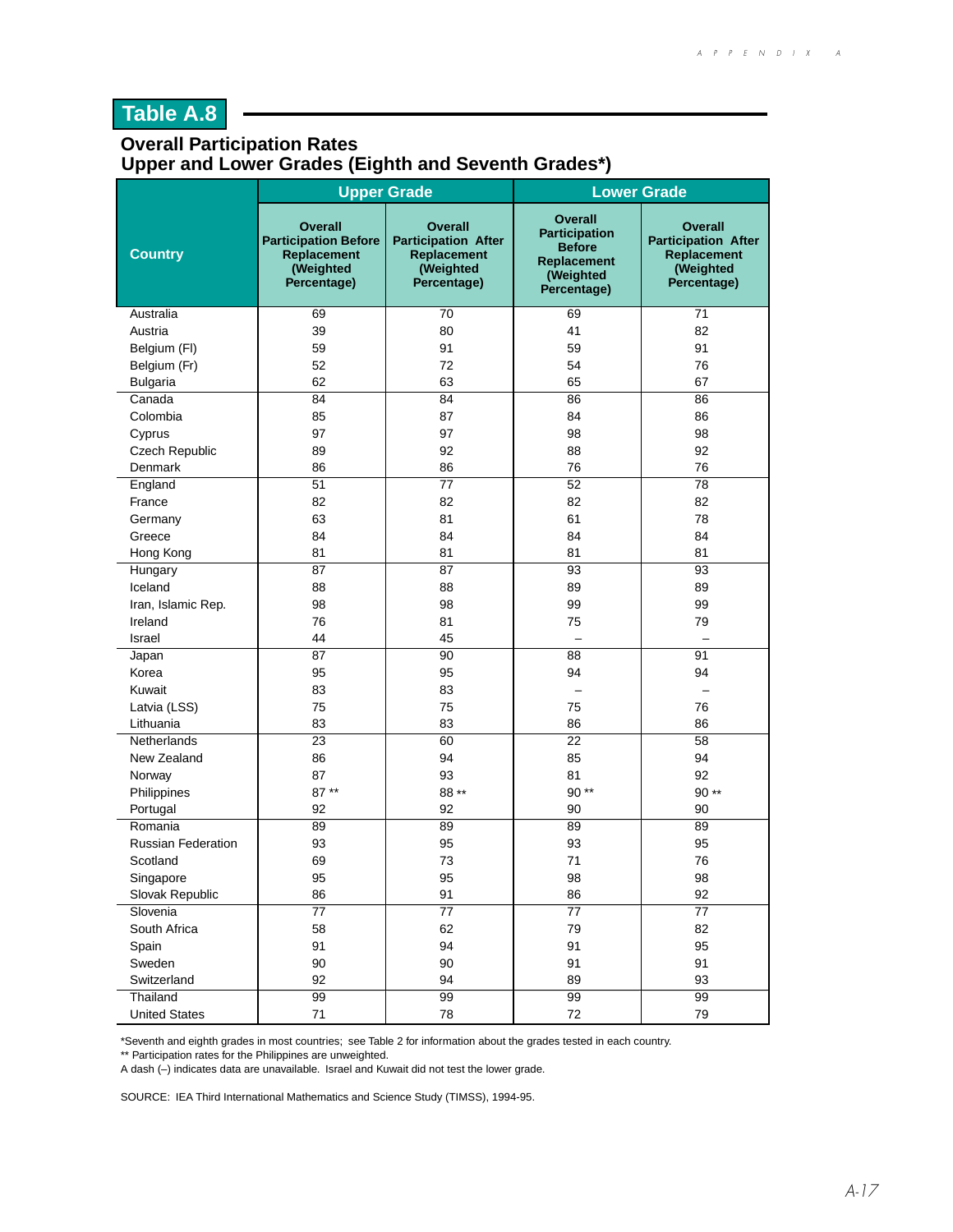#### INDICATING COMPLIANCE WITH SAMPLING GUIDELINES IN THE REPORT

Figure A.3 shows how countries have been grouped in tables reporting achievement results. Countries that achieved acceptable participation rates – 85% of both the schools and students, or a combined rate (the product of school and student participation) of 75% – with or without replacement schools, and that complied with the TIMSS guidelines for grade selection and classroom sampling are shown in the first panel of Figure A.3. Countries that met the guidelines only after including replacement schools are annotated. These countries (25 at the eighth grade and 27 at the seventh grade) appear in the tables in Chapters 1, 2, and 3 ordered by achievement.

Countries not reaching at least 50% school participation without the use of replacements schools, or that failed to reach the sampling participation standard even with the inclusion of replacement schools, are shown in the second panel of Figure A.3. These countries are presented in a separate section of the achievement tables in Chapters 1, 2, and 3 in alphabetical order, and are shown in tables in Chapters 4 and 5 in italics.

To provide a better curricular match, four countries (i.e., Colombia, Germany, Romania, and Slovenia) elected to test their seventh- and eighth-grade students even though that meant not testing the two grades with the most 13-year-olds and led to their students being somewhat older than those in the other countries. These countries are also presented in a separate section of the achievement tables in Chapters 1, 2, and 3 in alphabetical order, and are shown in tables in Chapter 4 and 5 in italics. Table A.3 shows the percentage of 13-year-olds for each country in the grades tested.

For a variety of reasons, three countries (Denmark, Greece, and Thailand) did not comply with the guidelines for sampling classrooms. Their results are also presented in a separate section of the achievement tables in Chapters 1, 2, and 3 in alphabetical order, and are italicized in tables in Chapter 4 and 5. At the eighth grade, Israel, Kuwait, and South Africa also had difficulty complying with the classroom selection guidelines, but in addition had other difficulties (Kuwait tested a single grade with relatively few 13-year-olds; Israel and South Africa had low sampling participation rates), and so these countries are also presented in separate sections in tables in Chapters 1, 2, and 3, and are italicized in tables in Chapter 4 and 5. At the seventh grade, South Africa had a better sampling participation rate, and is presented in the same section of tables as Denmark, Greece, and Thailand. Israel and Kuwait did not test at the seventh grade.

Because the Philippines was not able to document clearly the school sampling procedures used, its results are not presented in the main body of the report. A small set of results for the Philippines can be found in Appendix C.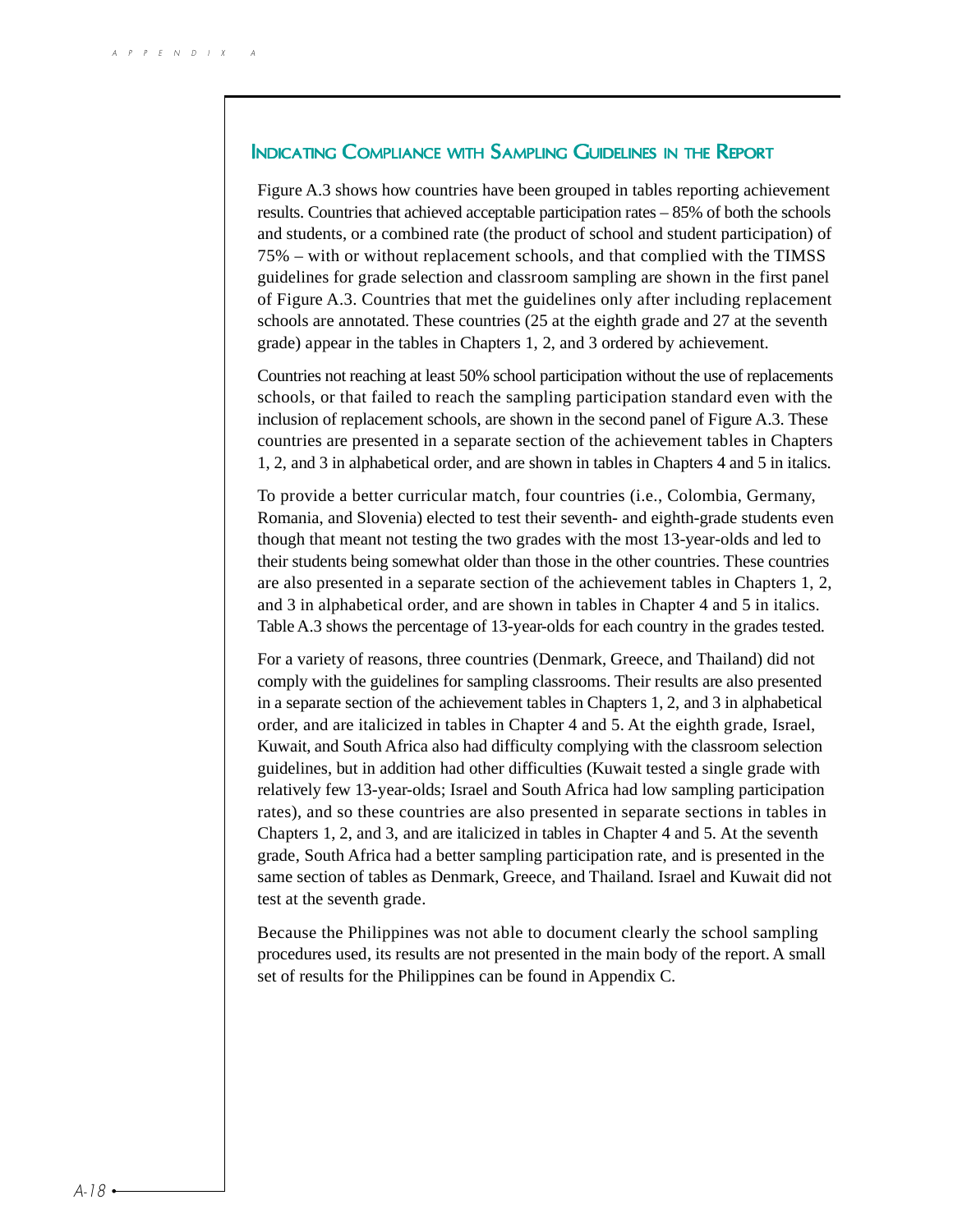# **Figure A.3**

#### **Countries Grouped for Reporting of Achievement According to Their Compliance with Guidelines for Sample Implementation and Participation Rates**

| <b>Eighth Grade</b>                                                                                                                                                                                                                                                                                                                                                                                                       | <b>Seventh Grade</b>                                                                                                                                                                                                                                                                                                                                                                                                                                                            |  |  |  |  |
|---------------------------------------------------------------------------------------------------------------------------------------------------------------------------------------------------------------------------------------------------------------------------------------------------------------------------------------------------------------------------------------------------------------------------|---------------------------------------------------------------------------------------------------------------------------------------------------------------------------------------------------------------------------------------------------------------------------------------------------------------------------------------------------------------------------------------------------------------------------------------------------------------------------------|--|--|--|--|
| grade selection and sampling procedures                                                                                                                                                                                                                                                                                                                                                                                   | Countries satisfying guidelines for sample participation rates,                                                                                                                                                                                                                                                                                                                                                                                                                 |  |  |  |  |
| <sup>1</sup> Latvia<br><sup>†</sup> Belgium (FI)<br><sup>1</sup> Lithuania<br>Canada<br>New Zealand<br>Cyprus<br>Czech Republic<br>Norway<br>t <sup>2</sup> England<br>Portugal<br><b>Russian Federation</b><br>France<br>Hong Kong<br>Singapore<br>Slovak Republic<br>Hungary<br>Iceland<br>Spain<br>Sweden<br>Iran, Islamic Rep.<br><sup>1</sup> Switzerland<br>Ireland<br><sup>†</sup> United States<br>Japan<br>Korea | <sup>†</sup> Belgium (Fr)<br><sup>1</sup> Latvia (LSS)<br><sup>1</sup> Lithuania<br><sup>†</sup> Belgium (FI)<br>Canada<br>New Zealand<br>Cyprus<br>Norway<br>Czech Republic<br>Portugal<br><sup>t2</sup> England<br><b>Russian Federation</b><br><sup>†</sup> Scotland<br>France<br>Hong Kong<br>Singapore<br>Slovak Republic<br>Hungary<br>Iceland<br>Spain<br>Icelariu<br>Iran, Islamic Rep. Swegen<br>1 Switzerland<br>2116<br><sup>†</sup> United States<br>Japan<br>Korea |  |  |  |  |
| Countries not satisfying guidelines for sample participation                                                                                                                                                                                                                                                                                                                                                              |                                                                                                                                                                                                                                                                                                                                                                                                                                                                                 |  |  |  |  |
| Australia<br>Austria<br>Belgium (Fr)<br>Bulgaria<br>Netherlands<br>Scotland                                                                                                                                                                                                                                                                                                                                               | Australia<br>Austria<br>Bulgaria<br><b>Netherlands</b>                                                                                                                                                                                                                                                                                                                                                                                                                          |  |  |  |  |
| (high percentage of older students)                                                                                                                                                                                                                                                                                                                                                                                       | <b>Countries not meeting age/grade specifications</b>                                                                                                                                                                                                                                                                                                                                                                                                                           |  |  |  |  |
| Colombia<br>†1<br>Germany<br>Romania<br>Slovenia                                                                                                                                                                                                                                                                                                                                                                          | Colombia<br><sup>†1</sup> Germany<br>Romania<br>Slovenia                                                                                                                                                                                                                                                                                                                                                                                                                        |  |  |  |  |
| procedures at the classroom level                                                                                                                                                                                                                                                                                                                                                                                         | <b>Countries with unapproved sampling</b>                                                                                                                                                                                                                                                                                                                                                                                                                                       |  |  |  |  |
| Denmark<br>Greece<br>Thailand                                                                                                                                                                                                                                                                                                                                                                                             | Denmark<br>Greece<br><sup>1</sup> South Africa<br>Thailand                                                                                                                                                                                                                                                                                                                                                                                                                      |  |  |  |  |
| level and not meeting other guidelines                                                                                                                                                                                                                                                                                                                                                                                    | Countries with unapproved sampling procedures at classroom                                                                                                                                                                                                                                                                                                                                                                                                                      |  |  |  |  |
| <sup>1</sup> Israel<br>Kuwait<br>South Africa                                                                                                                                                                                                                                                                                                                                                                             |                                                                                                                                                                                                                                                                                                                                                                                                                                                                                 |  |  |  |  |
|                                                                                                                                                                                                                                                                                                                                                                                                                           | Countries with unapproved sampling procedures at school level                                                                                                                                                                                                                                                                                                                                                                                                                   |  |  |  |  |
| <sup>3</sup> Philippines                                                                                                                                                                                                                                                                                                                                                                                                  | <sup>3</sup> Philippines                                                                                                                                                                                                                                                                                                                                                                                                                                                        |  |  |  |  |

† Met guidelines for sample participation rates only after replacement schools were included.

1 National Desired Population does not cover all of International Desired Population (see Table 1). Because coverage falls below 65%, Latvia is annotated LSS for Latvian Speaking Schools only.

2 National Defined Population covers less than 90 percent of National Desired Population (see Table 1).

3 TIMSS was unable to compute sampling weights for the Philippines. Selected unweighted achievement results for the Philippines are presented in Appendix C.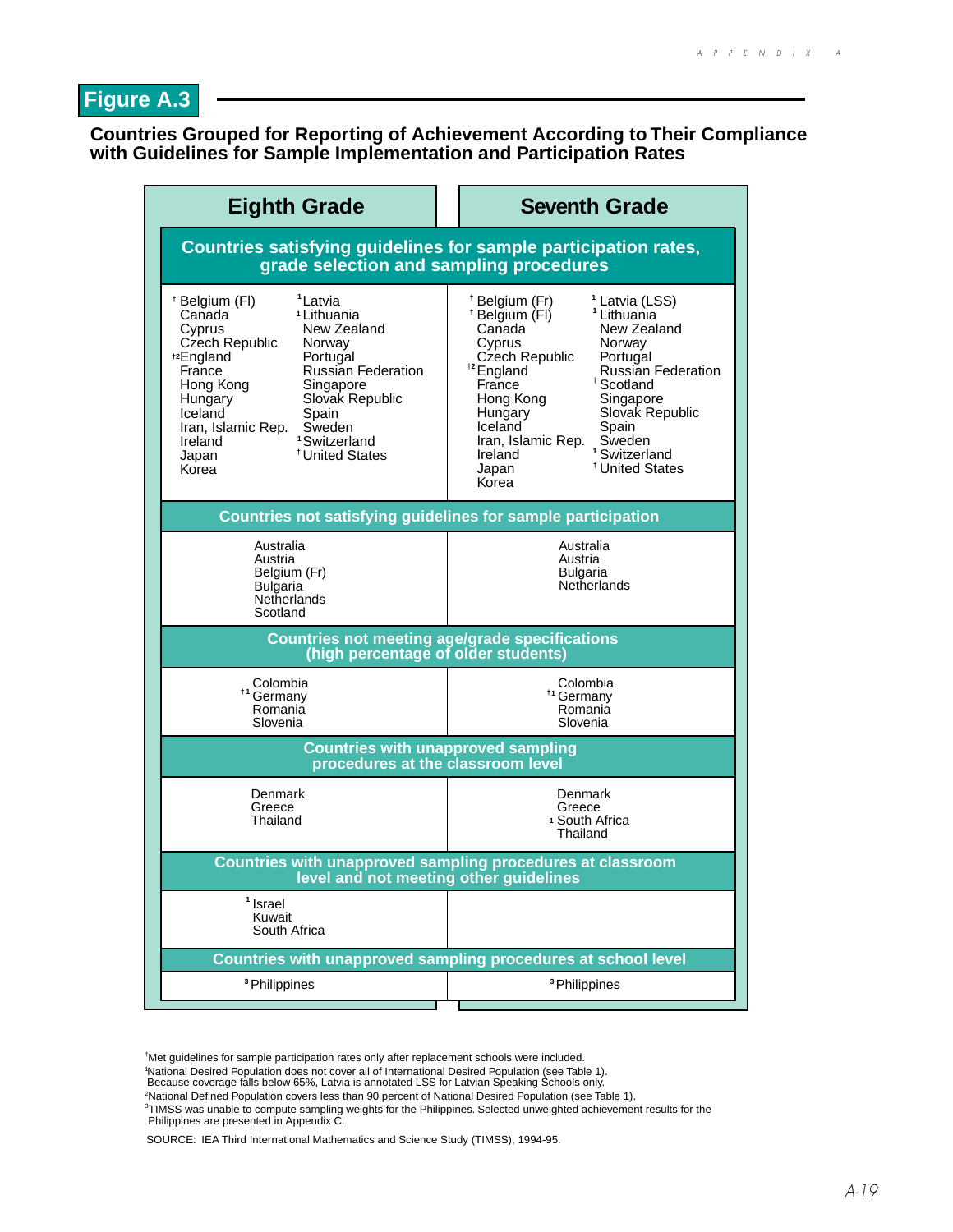#### **DATA COLLECTION**

Each participating country was responsible for carrying out all aspects of the data collection, using standardized procedures developed for the study. Training manuals were developed for school coordinators and test administrators that explained procedures for receipt and distribution of materials as well as for the activities related to the testing sessions. The test administrator manuals covered procedures for test security, standardized scripts to regulate directions and timing, rules for answering students' questions, and steps to ensure that identification on the test booklets and questionnaires corresponded to the information on the forms used to track students.

Each country was responsible for conducting quality control procedures and describing this effort as part of the NRC's report documenting procedures used in the study. In addition, the International Study Center considered it essential to establish some method to monitor compliance with standardized procedures. NRCs were asked to nominate a person, such as a retired school teacher, to serve as quality control monitor for their countries, and in almost all cases, the International Study Center adopted the NRCs' first suggestion. The International Study Center developed manuals for the quality control monitors and briefed them in two-day training sessions about TIMSS, the responsibilities of the national centers in conducting the study, and their own roles and responsibilities.

The quality control monitors interviewed the NRCs about data collection plans and procedures. They also selected a sample of approximately 10 schools to visit, where they observed testing sessions and interviewed school coordinators.10 Quality control monitors observed test administrations and interviewed school coordinators in 37 countries, and interviewed school coordinators or test administrators in 3 additional countries.

The results of the interviews indicate that, in general, NRCs had prepared well for data collection and, despite the heavy demands of the schedule and shortages of resources, were in a position to conduct the data collection in an efficient and professional manner. Similarly, the TIMSS tests appeared to have been administered in compliance with international procedures, including the activities preliminary to the testing session, the activities during the testing sessions, and the school-level activities related to receiving, distributing, and returning materials from the national centers.

<sup>&</sup>lt;sup>10</sup> The results of the interviews and observations by the quality control monitors are presented in Martin, M.O., Hoyle, C.D., and Gregory, K.D. (1996). "Monitoring the TIMSS Data Collection" and "Observing the TIMSS Test Administration" both in M.O. Martin and I.V.S. Mullis (eds.), Third International Mathematics and Science Study: Quality Assurance in Data Collection. Chestnut Hill, MA: Boston College.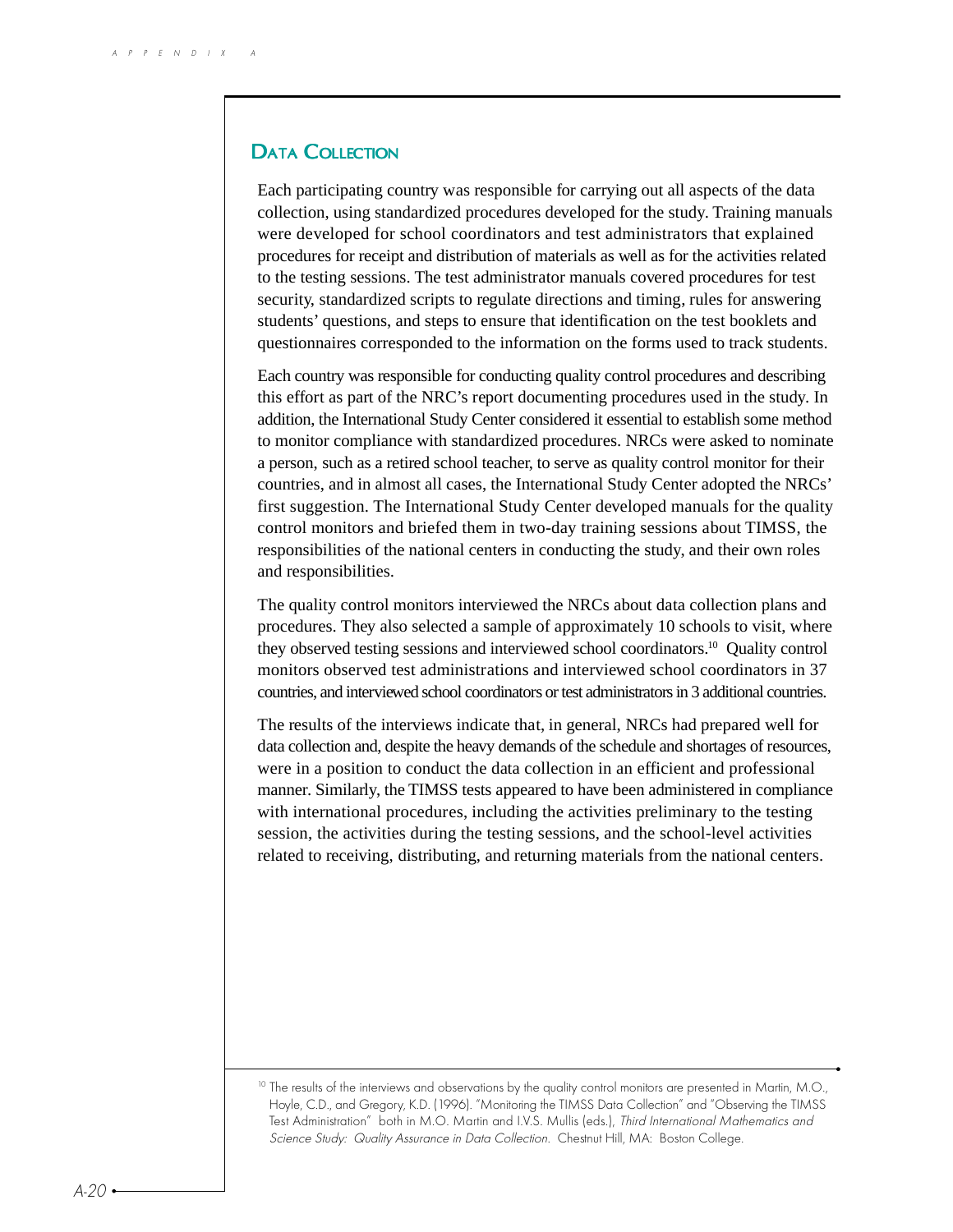#### **SCORING THE FREE-RESPONSE ITEMS**

Because approximately one-third of the written test time was devoted to free-response items, TIMSS needed to develop procedures for reliably evaluating student responses within and across countries. Scoring utilized two-digit codes with rubrics specific to each item. Development of the rubrics was led by the Norwegian TIMSS national center. The first digit designates the correctness level of the response. The second digit, combined with the first digit, represents a diagnostic code used to identify specific types of approaches, strategies, or common errors and misconceptions. Although not specifically used in this report, analyses of responses based on the second digit should provide insight into ways to help students better understand mathematics concepts and problem-solving approaches.

To meet the goal of implementing reliable scoring procedures based on the TIMSS rubrics, the International Study Center prepared guides containing the rubrics and explanations of how to implement them together with example student responses for the various rubric categories. These guides, together with more examples of student responses for practice in applying the rubrics were used as a basis for an ambitious series of regional training sessions. The training sessions were designed to assist representatives of national centers who would then be responsible for training personnel in their respective countries to apply the two-digit codes reliably.11

To gather and document empirical information about the within-country agreement among scorers, TIMSS developed a procedure whereby systematic subsamples of approximately 10% of the students' responses were to be coded independently by two different readers. To provide information about the cross-country agreement among scorers, TIMSS conducted a special study at Population 2, where 39 scorers from 21 of the participating countries evaluated common sets of students' responses to more than half of the free-response items.

Table A.9 shows the average and range of the within-country exact percent of agreement between scorers on the free-response items in the Population 2 mathematics test for 26 countries. Unfortunately, lack of resources precluded several countries from providing this information. A very high percent of exact agreement was observed, with averages across the items for the correctness score ranging from 97% to 100% and an overall average of 99% across the 26 countries.

The cross-country coding reliability study involved 350 students' responses for each of 14 mathematics and 17 science items, totaling 10,850 responses in all. The responses were random samples from the within-country reliability samples from seven English-test countries: Australia, Canada, England, Ireland, New Zealand, Singapore, and the United States. The responses were presented to the scorers according to a

<sup>11</sup> The procedures used in the training sessions are documented in Mullis, I.V.S., Garden, R.A., and Jones, C.A. (1996). "Training for Scoring the TIMSS Free-Response Items" in M.O. Martin and D.L. Kelly (eds.), Third International Mathematics and Science Study Technical Report, Volume I. Chestnut Hill, MA: Boston College.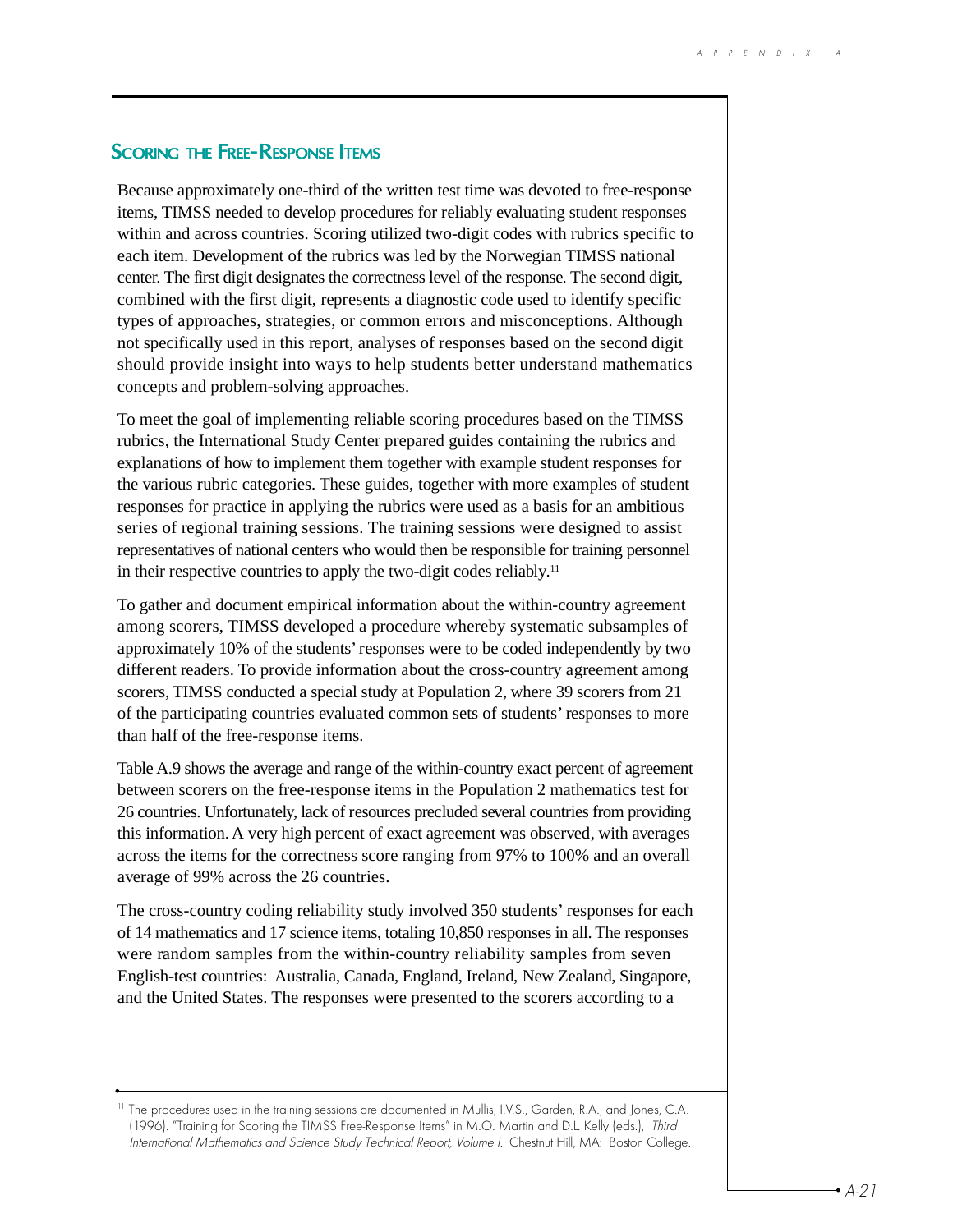# **TIMSS Within-Country Free-Response Coding Reliability Data for Population 2 Mathematics Items\***

|                           |                                                                            | <b>Correctness Score Agreement</b><br><b>Diagnostic Code Agreement</b> |            |                                                                            |                                                   |            |
|---------------------------|----------------------------------------------------------------------------|------------------------------------------------------------------------|------------|----------------------------------------------------------------------------|---------------------------------------------------|------------|
| <b>Country</b>            | <b>Average of Exact</b><br><b>Percent Agreement</b><br><b>Across Items</b> | <b>Range of Exact</b><br><b>Percent Agreement</b>                      |            | <b>Average of Exact</b><br><b>Percent Agreement</b><br><b>Across Items</b> | <b>Range of Exact</b><br><b>Percent Agreement</b> |            |
|                           |                                                                            | <b>Min</b>                                                             | <b>Max</b> |                                                                            | <b>Min</b>                                        | <b>Max</b> |
| Australia                 | 98                                                                         | 90                                                                     | 100        | 90                                                                         | 61                                                | 98         |
| Belgium (FI)              | 100                                                                        | 98                                                                     | 100        | 99                                                                         | 92                                                | 100        |
| <b>Bulgaria</b>           | 98                                                                         | 93                                                                     | 100        | 94                                                                         | 59                                                | 100        |
| Canada                    | 98                                                                         | 85                                                                     | 100        | 92                                                                         | 70                                                | 99         |
| Colombia                  | 99                                                                         | 97                                                                     | 100        | 96                                                                         | 91                                                | 100        |
| Czech Republic            | 98                                                                         | 77                                                                     | 100        | 95                                                                         | 68                                                | 100        |
| England                   | 100                                                                        | 96                                                                     | 100        | 97                                                                         | 89                                                | 100        |
| France                    | 100                                                                        | 96                                                                     | 100        | 98                                                                         | 93                                                | 100        |
| Germany                   | 98                                                                         | 89                                                                     | 100        | 94                                                                         | 75                                                | 100        |
| Hong Kong                 | 99                                                                         | 94                                                                     | 100        | 96                                                                         | 84                                                | 100        |
| Iceland                   | 98                                                                         | 84                                                                     | 100        | 91                                                                         | 73                                                | 100        |
| Iran, Islamic Rep.        | 98                                                                         | 94                                                                     | 100        | 93                                                                         | 70                                                | 100        |
| Ireland                   | 99                                                                         | 95                                                                     | 100        | 97                                                                         | 83                                                | 100        |
| Japan                     | 100                                                                        | 96                                                                     | 100        | 99                                                                         | 90                                                | 100        |
| Netherlands               | 98                                                                         | 87                                                                     | 100        | 91                                                                         | 68                                                | 100        |
| New Zealand               | 99                                                                         | 95                                                                     | 100        | 95                                                                         | 81                                                | 100        |
| Norway                    | 99                                                                         | 90                                                                     | 100        | 95                                                                         | 79                                                | 100        |
| Portugal                  | 98                                                                         | 88                                                                     | 100        | 93                                                                         | 82                                                | 99         |
| <b>Russian Federation</b> | 99                                                                         | 94                                                                     | 100        | 96                                                                         | 84                                                | 100        |
| Scotland                  | 97                                                                         | 81                                                                     | 100        | 89                                                                         | 63                                                | 99         |
| Singapore                 | 99                                                                         | 95                                                                     | 100        | 98                                                                         | 87                                                | 100        |
| Slovak Republic           | 97                                                                         | 84                                                                     | 100        | 91                                                                         | 70                                                | 98         |
| Spain                     | 98                                                                         | 88                                                                     | 100        | 94                                                                         | 75                                                | 100        |
| Sweden                    | 99                                                                         | 90                                                                     | 100        | 94                                                                         | 75                                                | 100        |
| Switzerland               | 100                                                                        | 95                                                                     | 100        | 98                                                                         | 83                                                | 100        |
| <b>United States</b>      | 99                                                                         | 95                                                                     | 100        | 96                                                                         | 85                                                | 99         |
| <b>AVERAGE</b>            | 99                                                                         | 91                                                                     | 100        | 95                                                                         | 78                                                | 100        |

\*Based on 26 mathematics items, including 6 multiple-part items.

Note: Percent agreement was computed separately for each part, and each part was treated as a separate item in computing averages and ranges.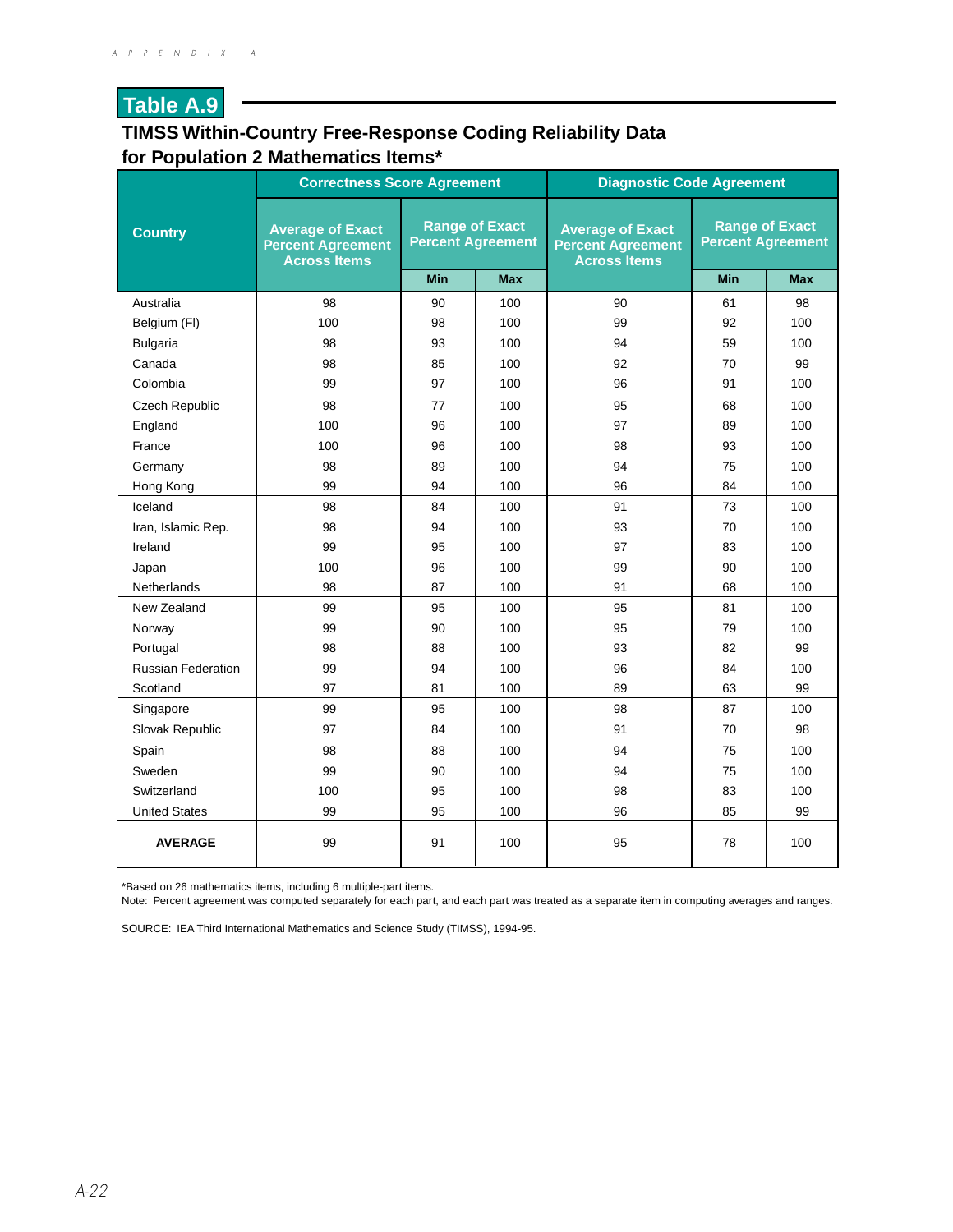rotated design whereby each response was coded by 7 to 18 different scorers. This design resulted in a large number of comparisons between coders, approximately 10,000 or more for each item.

Table A.10 presents the percent of exact agreement for the 14 mathematics items and the scorers involved in the international study. For comparison purposes, it also shows the average and range of the percent of exact agreement for each of the items within the 26 countries submitting data about their scoring reliability. The percent of exact agreement for each mathematics item was very high, with only two items having measures below 90% on the correctness score agreement. Also, for the correctness score agreement, all items were well within the range of the within-country results. The TIMSS data from the reliability studies indicate that scoring procedures were extremely robust for the mathematics items, especially for the correctness score used for the analyses in this report.<sup>12</sup>

<sup>&</sup>lt;sup>12</sup> Details about the reliability studies can be found in Mullis, I.V.S., and Smith, T.A. (1996). "Quality Control Steps for Free-Response Scoring" in M.O. Martin and I.V.S. Mullis (eds.), Third International Mathematics and Science Study: Quality Assurance in Data Collection. Chestnut Hill, MA: Boston College.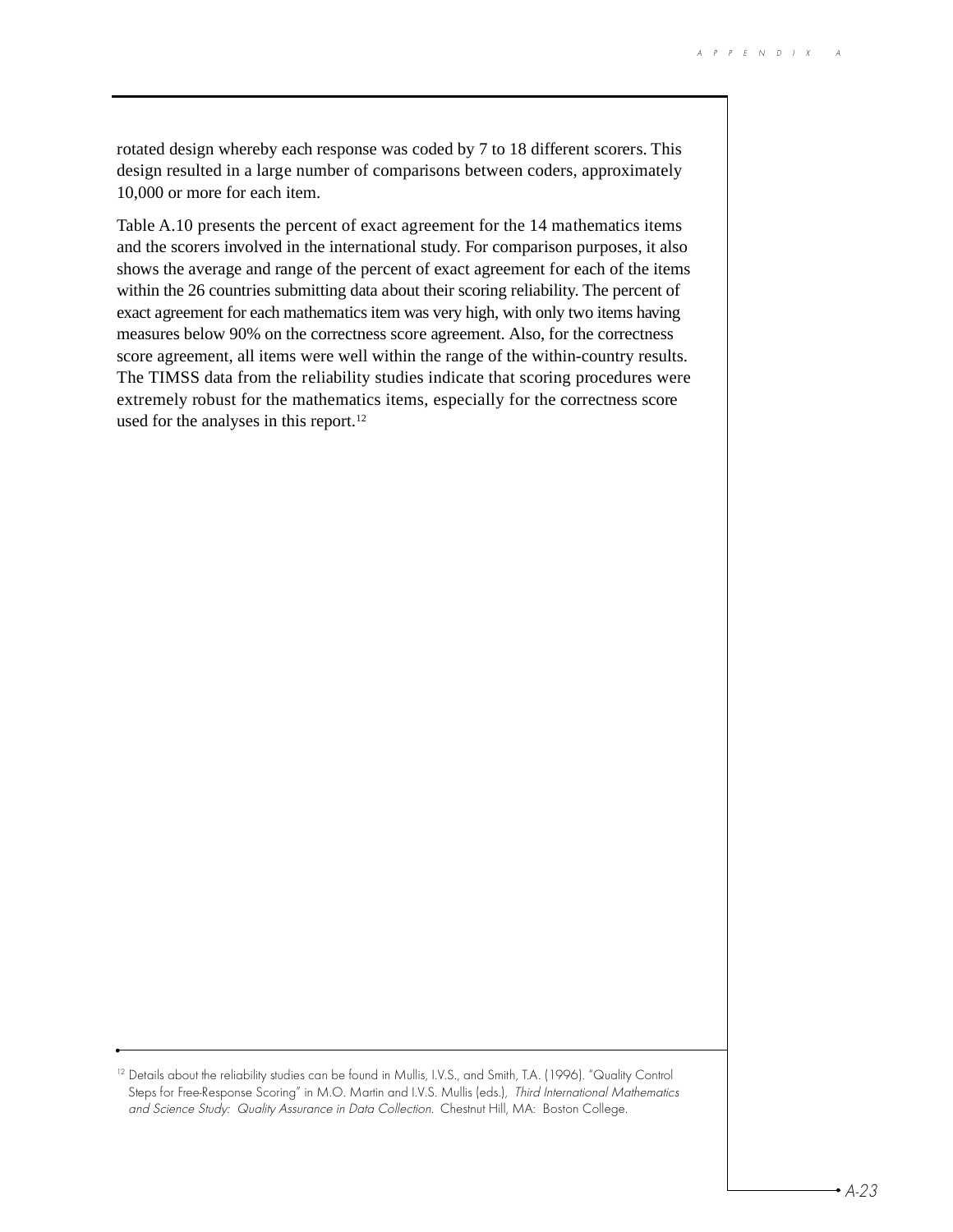### **Percent Exact Agreement for Coding of Mathematics Items for International and Within-Country Reliability Studies**

|                           | <b>Total Valid</b><br><b>Comparisons</b><br>in International<br><b>Study</b> | <b>Correctness Score Agreement</b>   |                             |     |            | <b>Diagnostic Code Agreement</b> |                             |            |            |
|---------------------------|------------------------------------------------------------------------------|--------------------------------------|-----------------------------|-----|------------|----------------------------------|-----------------------------|------------|------------|
| <b>Item</b><br>Label      |                                                                              | <b>International</b><br><b>Study</b> | <b>Within-Country Study</b> |     |            | <b>International</b>             | <b>Within-Country Study</b> |            |            |
|                           |                                                                              |                                      | Average                     | Min | <b>Max</b> | <b>Study</b>                     | Average                     | <b>Min</b> | <b>Max</b> |
| R <sub>13</sub>           | 9150                                                                         | 100                                  | 99                          | 96  | 100        | 97                               | 97                          | 84         | 100        |
| $1$ T02A                  | 46050                                                                        | 100                                  | 100                         | 96  | 100        | 98                               | 98                          | 94         | 100        |
| K02                       | 12600                                                                        | 99                                   | 99                          | 95  | 100        | 98                               | 97                          | 92         | 100        |
| O06                       | 46050                                                                        | 99                                   | 99                          | 96  | 100        | 99                               | 98                          | 87         | 100        |
| K05                       | 45985                                                                        | 99                                   | 100                         | 96  | 100        | 97                               | 98                          | 92         | 100        |
| V <sub>04</sub>           | 12600                                                                        | 99                                   | 99                          | 98  | 100        | 97                               | 98                          | 91         | 100        |
| Q10                       | 12600                                                                        | 99                                   | 99                          | 96  | 100        | 95                               | 98                          | 92         | 100        |
| P <sub>16</sub>           | 12600                                                                        | 99                                   | 99                          | 94  | 100        | 91                               | 95                          | 89         | 100        |
| R <sub>14</sub>           | 9150                                                                         | 99                                   | 99                          | 94  | 100        | 94                               | 97                          | 90         | 100        |
| 1<br>T <sub>02</sub> B    | 46050                                                                        | 99                                   | 99                          | 95  | 100        | 91                               | 94                          | 74         | 100        |
| $1$ U01A                  | 45938                                                                        | 98                                   | 100                         | 98  | 100        | 95                               | 97                          | 90         | 100        |
| $1$ T01A                  | 12592                                                                        | 97                                   | 98                          | 84  | 100        | 91                               | 94                          | 77         | 100        |
| V <sub>01</sub>           | 12600                                                                        | 97                                   | 99                          | 95  | 100        | 93                               | 95                          | 88         | 99         |
| $1$ T01B                  | 12600                                                                        | 96                                   | 98                          | 95  | 100        | 74                               | 88                          | 68         | 100        |
| <sup>1</sup> U02A         | 12600                                                                        | 95                                   | 97                          | 90  | 100        | 85                               | 92                          | 75         | 99         |
| V <sub>02</sub>           | 12600                                                                        | 91                                   | 96                          | 81  | 100        | 77                               | 89                          | 72         | 98         |
| $1$ U02B                  | 12592                                                                        | 89                                   | 96                          | 84  | 100        | 71                               | 88                          | 75         | 100        |
| $1$ U01B                  | 46050                                                                        | 84                                   | 93                          | 77  | 99         | 61                               | 82                          | 61         | 97         |
| <b>AVERAGE MATH ITEMS</b> |                                                                              | 97                                   | 98                          | 92  | 100        | 89                               | 94                          | 83         | 100        |

1 Two-part items; each part is analyzed separately.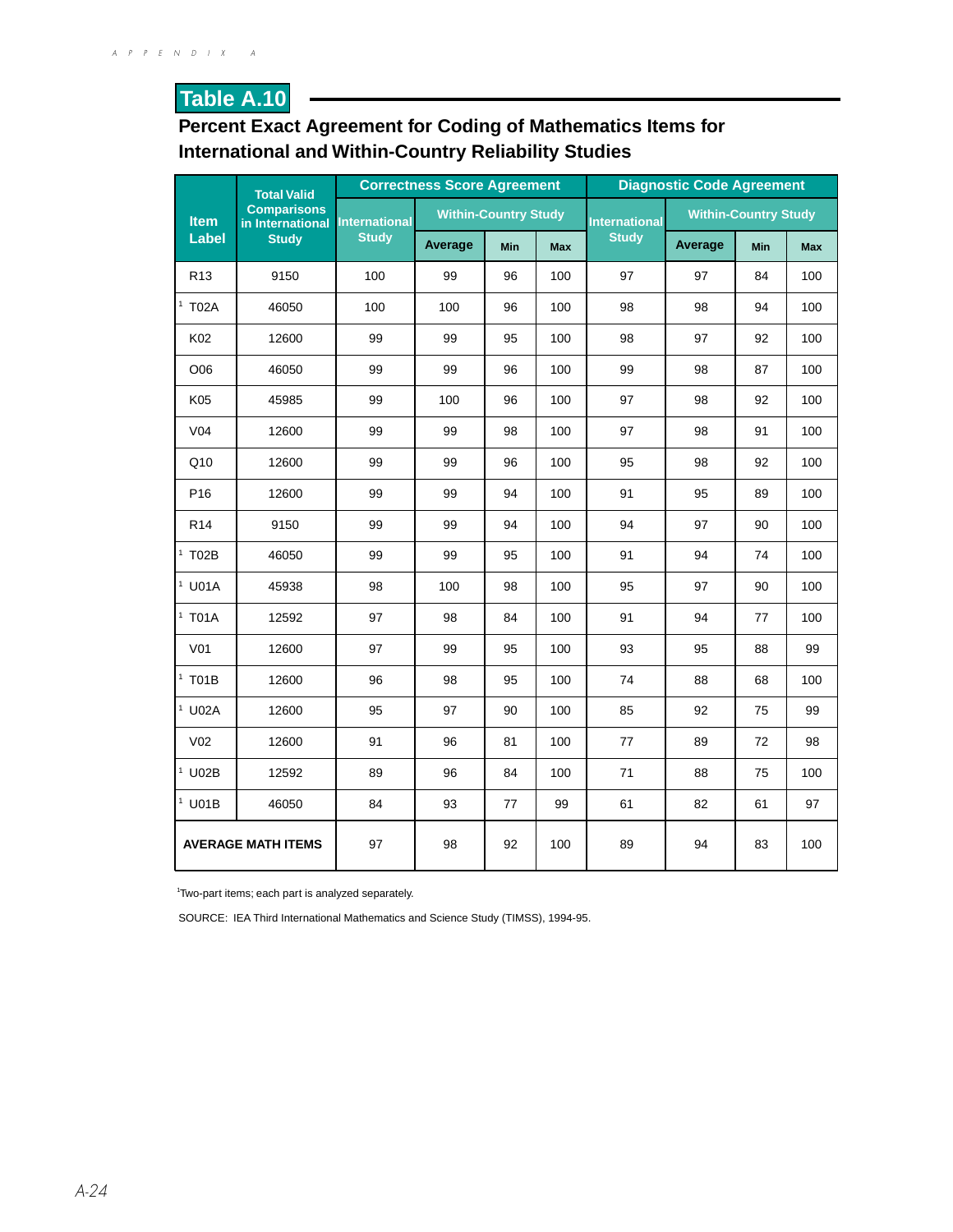#### **TEST RELIABILITY**

Table A.11 displays the test reliability coefficient for each country for the lower and upper grades (usually seventh and eighth grades). This coefficient is the median KR-20 reliability across the eight test booklets. Median reliabilities in the lower grade ranged from 0.91 in Hong Kong and Korea to 0.75 in Iran, and in the upper grade from 0.91 in Bulgaria to 0.73 in Kuwait. The international median, shown in the last row of the table is the median of the reliability coefficients for all countries. These international medians are 0.86 for the lower grade and 0.89 for the upper grade.

#### DATA PROCESSING

To ensure the availability of comparable, high quality data for analysis, TIMSS engaged in a rigorous set of quality control steps to create the international database.<sup>13</sup> TIMSS prepared manuals and software for countries to use in entering their data so the information would be in a standardized international format before being forwarded to the IEA Data Processing Center in Hamburg for creation of the international database. Upon arrival at the IEA Data Processing Center, the data from each country underwent an exhaustive cleaning process. The data cleaning process involved several iterative steps and procedures designed to identify, document, and correct deviations from the international instruments, file structures, and coding schemes. This process also emphasized consistency of information within national data sets and appropriate linking among the many student, teacher, and school data files.

Throughout the process, the data were checked and double-checked by the IEA Data Processing Center, the International Study Center, and the national centers. The national centers were contacted regularly and given multiple opportunities to review the data for their countries. In conjunction with the Australian Council for Educational Research (ACER), the International Study Center conducted a review of item statistics for each of the cognitive items in each of the countries to identify poorly performing items. Twenty-one countries had one or more items deleted (in most cases, one). Usually the poor statistics (negative point-biserials for the key, large item-by-country interactions, and statistics indicating lack of fit with the model) were a result of translation, adaptation, or printing deviations.

<sup>&</sup>lt;sup>13</sup> These steps are detailed in Jungclaus, H. and Bruneforth, M. (1996). "Data Consistency Checking Across Countries" in M.O. Martin and D.L. Kelly (eds.), Third International Mathematics and Science Study Technical Report, Volume I. Chestnut Hill, MA: Boston College.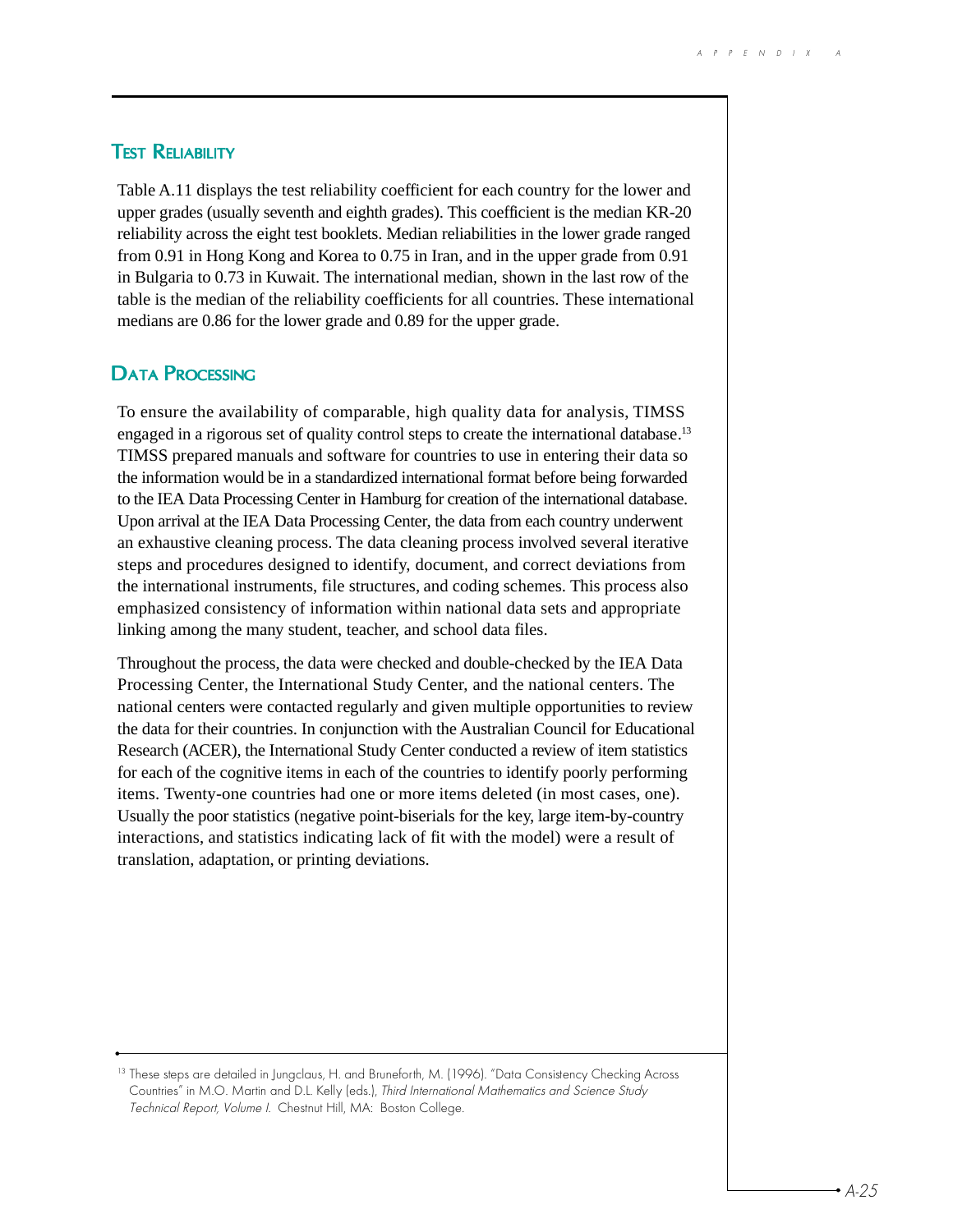#### **Cronbach's Alpha Reliability Coefficients<sup>1</sup> - TIMSS Mathematics Test Lower and Upper Grades (Seventh and Eighth Grades\*)**

| <b>Country</b>              | <b>Lower Grade</b>       | <b>Upper Grade</b> |  |  |  |
|-----------------------------|--------------------------|--------------------|--|--|--|
| Australia                   | 0.89                     | 0.90               |  |  |  |
| Austria                     | 0.88                     | 0.89               |  |  |  |
| Belgium (FI)                | 0.84                     | 0.89               |  |  |  |
| Belgium (Fr)                | 0.85                     | 0.89               |  |  |  |
| <b>Bulgaria</b>             | 0.90                     | 0.91               |  |  |  |
| Canada                      | 0.86                     | 0.88               |  |  |  |
| Colombia                    | 0.76                     | 0.79               |  |  |  |
| Cyprus                      | 0.85                     | 0.88               |  |  |  |
| Czech Republic              | 0.89                     | 0.89               |  |  |  |
| Denmark                     | 0.84                     | 0.87               |  |  |  |
| England                     | 0.89                     | 0.90               |  |  |  |
| France                      | 0.84                     | 0.85               |  |  |  |
| Germany                     | 0.88                     | 0.89               |  |  |  |
| Greece                      | 0.88                     | 0.89               |  |  |  |
| Hong Kong                   | 0.91                     | 0.90               |  |  |  |
| Hungary                     | 0.88                     | 0.90               |  |  |  |
| Iceland                     | 0.82                     | 0.87               |  |  |  |
| Iran, Islamic Rep.          | 0.75                     | 0.78               |  |  |  |
| Ireland                     | 0.88                     | 0.90               |  |  |  |
| Israel                      |                          | 0.89               |  |  |  |
| Japan                       | 0.89                     | 0.90               |  |  |  |
| Korea                       | 0.91                     | 0.92               |  |  |  |
| Kuwait                      | $\overline{\phantom{0}}$ | 0.73               |  |  |  |
| Latvia (LSS)                | 0.86                     | 0.88               |  |  |  |
| Lithuania                   | 0.84                     | 0.88               |  |  |  |
| <b>Netherlands</b>          | 0.86                     | 0.89               |  |  |  |
| New Zealand                 | 0.88                     | 0.90               |  |  |  |
| Norway                      | 0.85                     | 0.87               |  |  |  |
| Philippines                 | 0.86                     | 0.87               |  |  |  |
| Portugal                    | 0.77                     | 0.82               |  |  |  |
| Romania                     | 0.87                     | 0.88               |  |  |  |
| <b>Russian Federation</b>   | 0.88                     | 0.89               |  |  |  |
| Scotland                    | 0.87                     | 0.89               |  |  |  |
| Singapore                   | 0.88                     | 0.83               |  |  |  |
| Slovak Republic             | 0.87                     | 0.89               |  |  |  |
| Slovenia                    | 0.87                     | 0.89               |  |  |  |
| South Africa                | 0.79                     | 0.81               |  |  |  |
| Spain                       | 0.83                     | 0.86               |  |  |  |
| Sweden                      | 0.86                     | 0.88               |  |  |  |
| Switzerland                 | 0.84                     | 0.88               |  |  |  |
| Thailand                    | 0.86                     | 0.88               |  |  |  |
| <b>United States</b>        | 0.89                     | 0.89               |  |  |  |
| <b>International Median</b> | 0.86                     | 0.89               |  |  |  |

\*Seventh and eighth grade in most countries; see Table 2 for more information about the grades tested in each country. Israel and Kuwait did not test the lower grade.

1 The reliability coefficient for each country is the median KR-20 reliability across the eight test booklets.

The international median is the median of the reliability coefficients for all countries.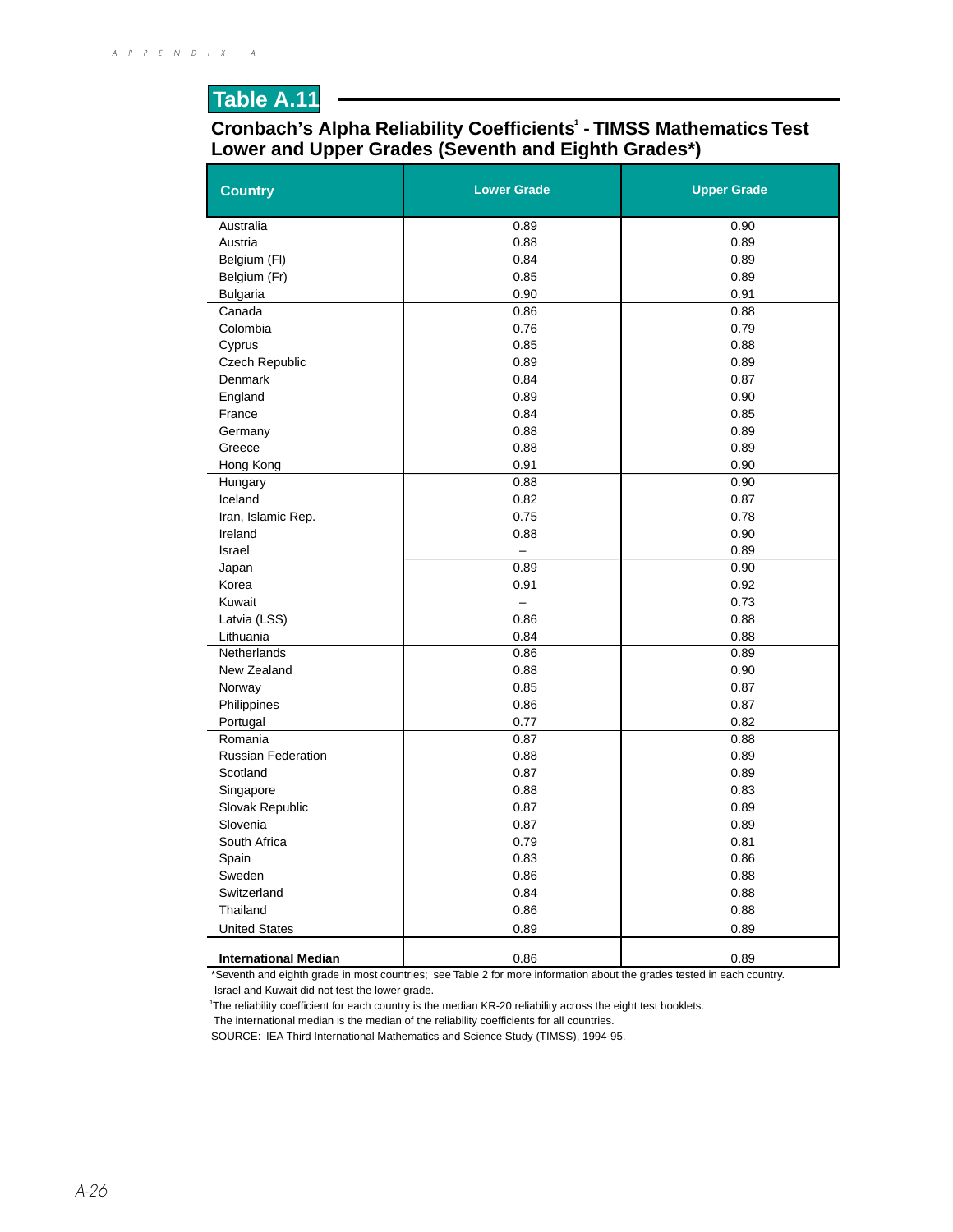#### **IRT SCALING AND DATA ANALYSIS**

Two general analysis approaches were used for this report – item response theory scaling methods and average percent correct technology. The overall mathematics results were summarized using an item response theory (IRT) scaling method (Rasch model). This scaling method produces a mathematics score by averaging the responses of each student to the items which they took in a way that takes into account the difficulty of each item. The methodology used in TIMSS includes refinements that enable reliable scores to be produced even though individual students responded to relatively small subsets of the total mathematics item pool. Analyses of the response patterns of students from participating countries indicated that, although the items in the test address a wide range of mathematical content, the performance of the students across the items was sufficiently consistent to be usefully summarized in a single mathematics score.

The IRT methodology was preferred for developing comparable estimates of performance for all students, since students answered different test items depending upon which of the eight test booklets they received. The IRT analysis provides a common scale on which performance can be compared across countries. In addition to providing a basis for estimating mean achievement, scale scores permit estimates of how students within countries vary and provide information on percentiles of performance. The scale was standardized using students from both the grades tested. When all participating countries and grades are treated equally, the TIMSS scale average is 500 and the standard deviation is 100. Since the countries varied in size, each country was reweighted to contribute equally to the mean and standard deviation of the scale. The average of the scale scores was constructed to be the average of the 41 means of participants that were available at the eighth grade and the 39 means at the seventh grade. The average and standard deviation of the scale scores are arbitrary and do not affect scale interpretations.

The analytic approach underlying the results in Chapters 2 and 3 of this report involved calculating the percentage of correct answers for each item for each participating country (as well as the percentages of different types of incorrect responses). The percents correct were averaged to summarize mathematics performance overall and in each of the content areas for each country as a whole and by gender. For items with more than one part, each part was analyzed separately in calculating the average percents correct. Also, for items with more than one point awarded for full credit, the average percents correct reflect an average of the points received by students in each country. This was achieved by including the percent of students receiving one score point as well as the percentage receiving two score points and three score points in the calculations. Thus, the average percents correct are based on the number of score points rather than the number of items, per se. An exception to this is the international average percents correct reported for example items, where the values reflect the percent of students receiving full credit.